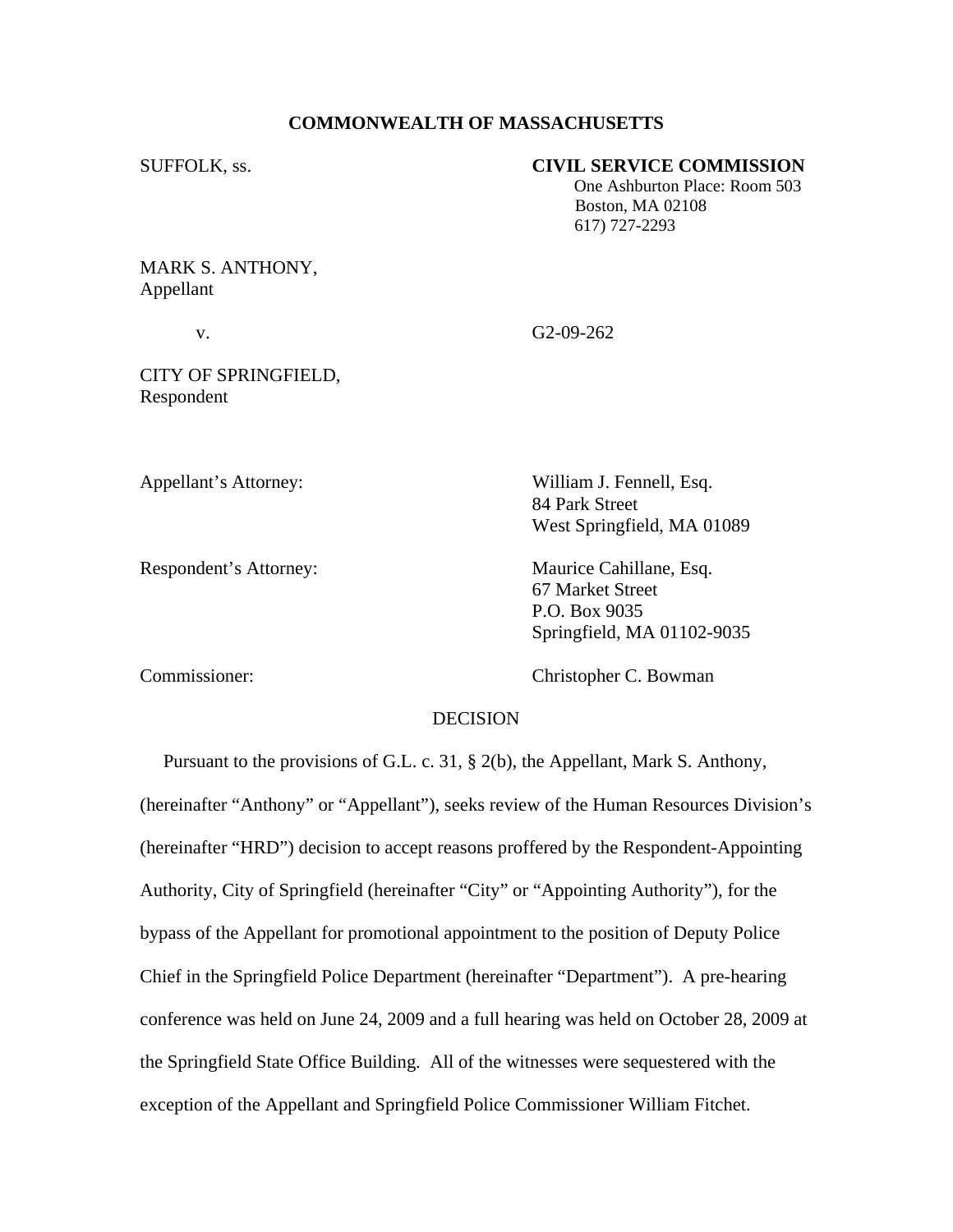The full hearing was digitally recorded and 1 CD was made of the proceeding. A

copy of the CD was provided to the parties. The parties submitted post-hearing briefs on

December 28, 2009 (Appellant) and December 31, 2009 (Appointing Authority).

# **FINDINGS OF FACT**

Fourteen (14) exhibits were entered into evidence. Based upon the documents entered

into evidence and the testimony of:

# *For the Appointing Authority:*

- William Fitchet, Police Commissioner, City of Springfield;
- Charles Arpin, Police Captain, City of Springfield;
- Joseph Parylak, Police Captain, City of Springfield;

## *For the Appellant:*

- William Noonan, Police Captain, City of Springfield;
- Mark S. Anthony, Appellant;

I make the following findings of facts:

- 1. The Appellant is a tenured civil service employee who was first employed as a police officer by the City in 1985. He has served in the position of Police Captain since 1998. He received a masters degree in criminal justice from Anna Maria College in 1995 and a bachelors degree in criminal justice from Westfield State College in 1988. (Testimony of Appellant and Exhibit 10)
- 2. The Appellant was one of eight (8) candidates who took and passed the Springfield Deputy Police Chief examination over a two-day period in January 2009 competing for four 4) vacant positions. The examination did not take the form of a traditional civil service examination, which typically consists of written multiple-choice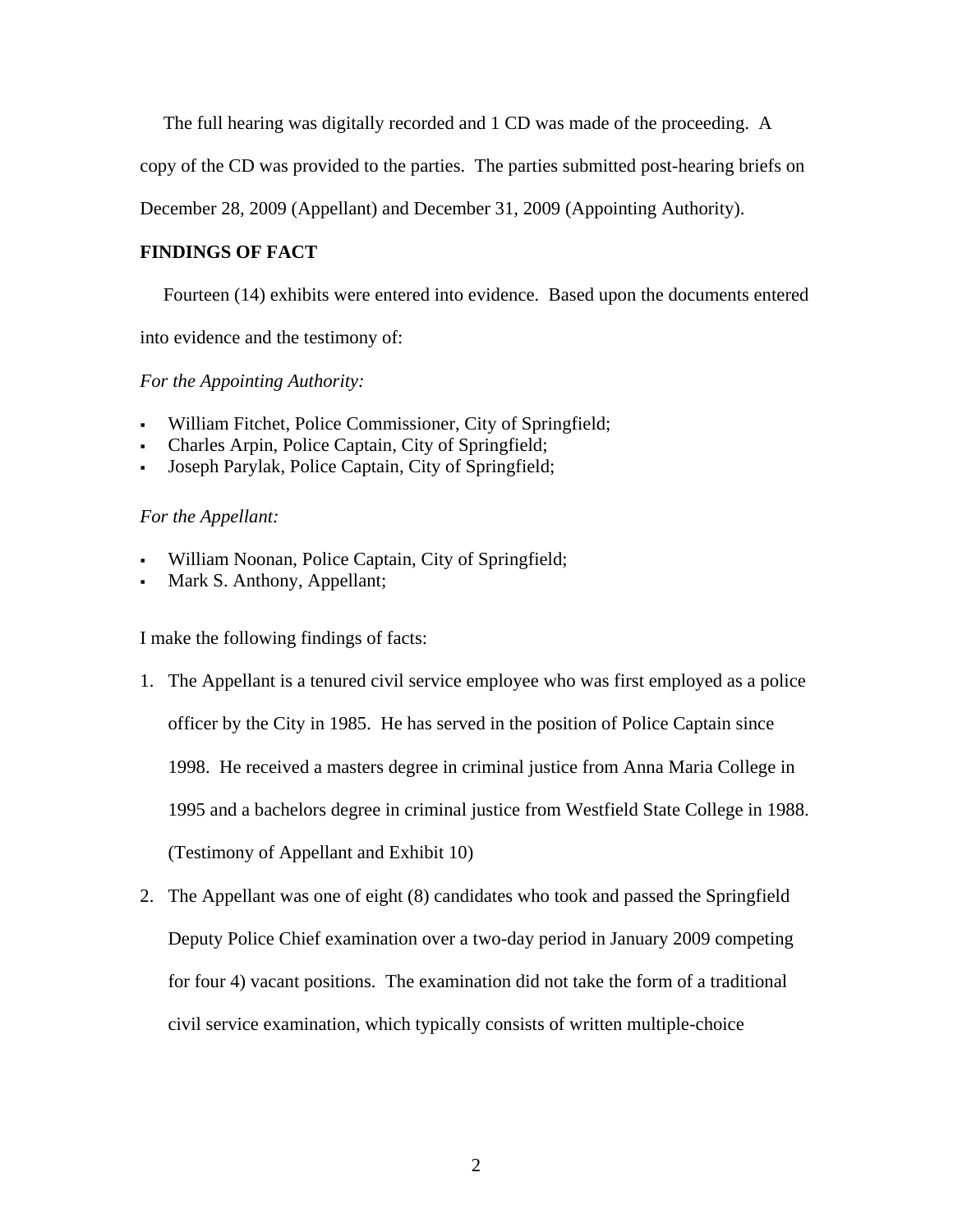questions. Rather, the examination was administered as an Assessment Center. (Stipulated Fact)

- 3. An Assessment Center is a method of selection that emphasizes performance in simulated job situations. While HRD typically administers written civil service examinations, it delegated the responsibility of creating and conducting the Assessment Center-type examination to the City.
- 4. The City contracted with a private consulting firm, MMA Consulting Group, Inc., (hereinafter "the consultant") to develop the Assessment Center. The Assessment Center was developed by the consultant based on the specifications and requirements provided by the City. (Testimony of Fitchet)
- 5. The Assessment Center included an in-basket exercise, a program development exercise where a paper had to be written and defended before a panel, a city council meeting, a press conference and several situational response / scenario exercises. (Testimony of Appellant, Noonan and Arpin)
- 6. The City was provided with a numerical rating by the consultant of the eight (8) candidates who received a passing score on the Assessment Center examination. After including the statutory promotional preference points and/or employment and experience credits, the eight candidates were ranked as follows and placed in this order on Certification No. SPRO 09-0001:

| 1) William Cochrane | 87 (ultimately selected)                |  |
|---------------------|-----------------------------------------|--|
| 2) William Noonan   | 86                                      |  |
| 3) John Barbieri    | 82 (ultimately selected)                |  |
| 4) Mark Anthony     | 81 (Appellant, ultimately not selected) |  |
| 5) Robert Cheetham  | 80                                      |  |
| 6) Robert McFarlin  | 79 (ultimately selected)                |  |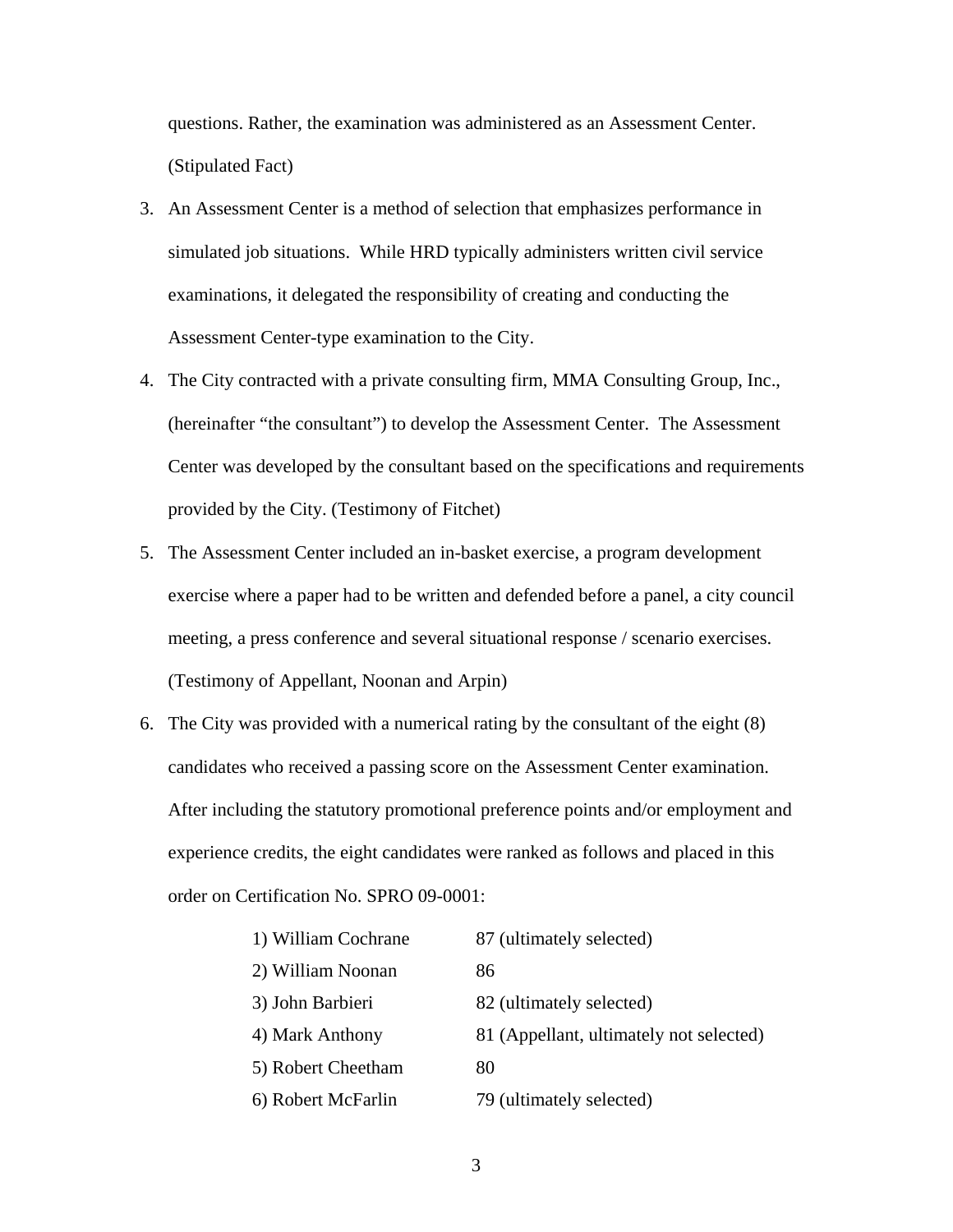| 7) Kevin Dudley | 75 (ultimately selected) |             |
|-----------------|--------------------------|-------------|
| 8) Peter Dillon |                          | (Exhibit 6) |

- 7. The Appellant has approximately twenty-four (24) years of seniority. The two candidates ranked below him, who were ultimately selected, have approximately thirty-three (33) years (McFarlin) and thirty (30) years (Dudley) of seniority. (Exhibits 7D, 7E and 7H)
- 8. After receiving the above-referenced rankings, Police Commissioner Fitchet set up an interview process whereby each of the successful eight candidates would be interviewed by a panel of three persons including himself. The panel consisted of the Commissioner, Captain Joseph Parylak and Captain Robert Arpin, the most senior officers in the Department. (Testimony of Fitchet)
- 9. Each candidate was asked the same series of six (6) questions and each member of the panel graded their responses from 0 to 5, with 0 being the worst score possible and 5 being the best score possible. Thus, the highest possible score that any panelist could give to a candidate was 30. (Exhibit  $7A - 7E$  and Exhibit 9)
- 10. Commissioner Fitchet gave the Appellant a total of 20 points based on his interview performance. Commissioner Fitchet rated the interview performances of Robert McFarlin and Kevin Dudley higher than the Appellant, giving both of them a total of 26 points. As referenced above, both McFarlin and Dudley were ranked below the Appellant on the civil service Certification. (Exhibits 7D, 7E and 7H)
- 11. Captain Arpin gave the Appellant a total of 22 points based on his interview performance. Captain Arpin also rated the interview performances of McFarlin and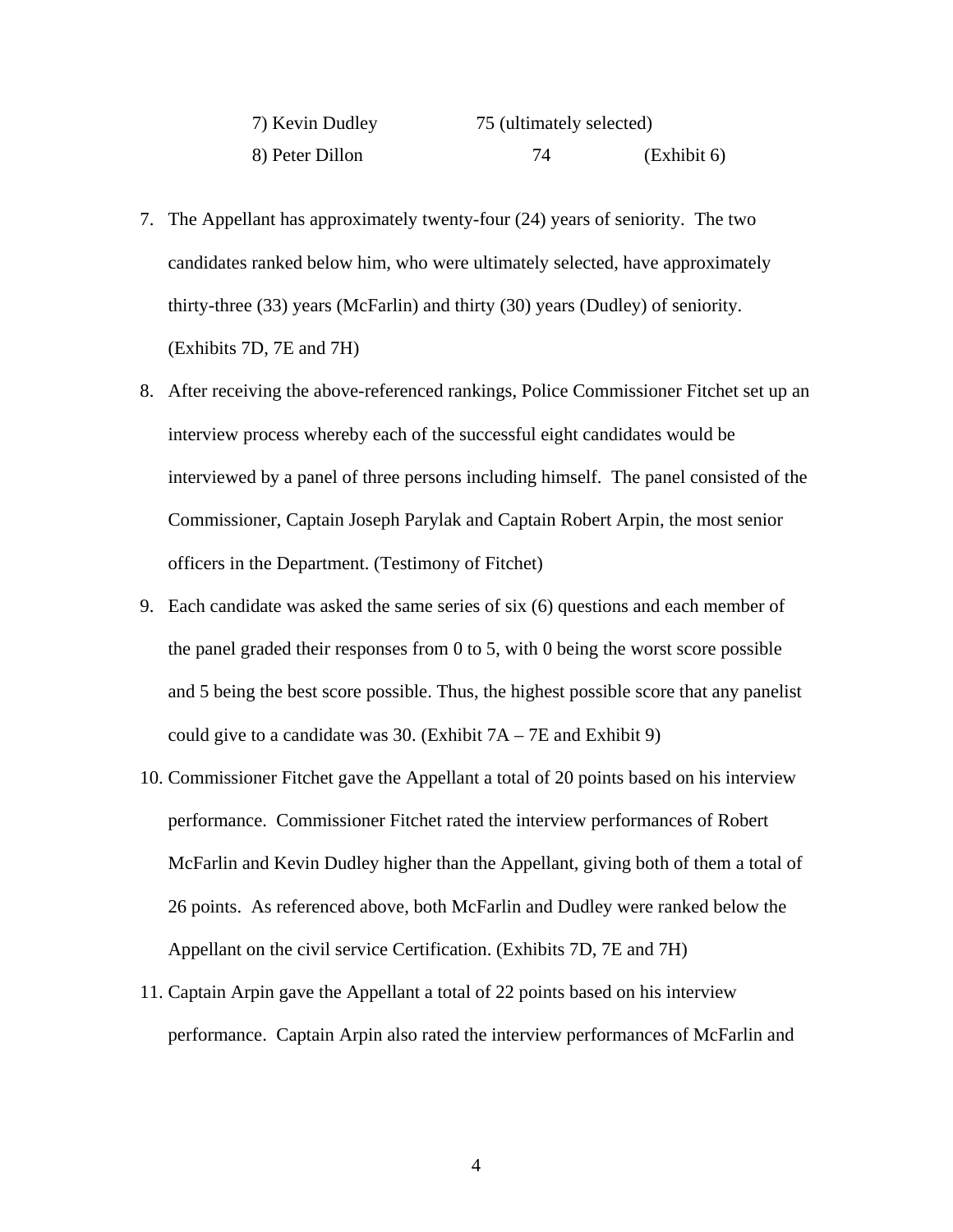Dudley higher than the Appellant, giving both of them a total of 26 points. (Exhibits 7D, 7E and 7H)

- 12. Captain Parylak gave the Appellant a total of 18 points based on his interview performance. Captain Parylak also rated the interview performances of McFarlin and Dudley higher than the Appellant, giving McFarlin 23 points and Dudley 24 points. (Exhibit 7D, 7E and 7H)
- 13. Commissioner Fitchet, who is the Appointing Authority, also reviewed the personnel records of each of the candidates as part of the review process. (Testimony of Fitchet)
- 14. After reviewing the civil service assessment scores of each candidate, the ratings of their interview performances and their personnel records, Commissioner Fitchet, who is the Appointing Authority, selected Captain Cochrane (first on the civil service Certification, tied for third in the interviews); Captain Barbieri (third on the civil service Certification, tied for third in the interviews); Captain McFarlin (sixth on the civil service Certification, second in the interviews); and Captain Dudley (seventh on the civil service Certification, tied for first in the interviews). (Stipulated Facts and Exhibits 7D, 7E and 7H)
- 15. A "bypass" occurs when an Appointing Authority selects "a person or person whose name or names, by reason of score, merit preference status, court decree, decision on appeal from a court or administrative agency, or legislative mandate appear lower on a Certification than a person or persons who are not appointed and whose names appear higher on said certification." (PAR.02)
- 16. Upon determining that any candidate on a Certification is to be bypassed…an Appointing Authority shall, immediately upon making such determination, send to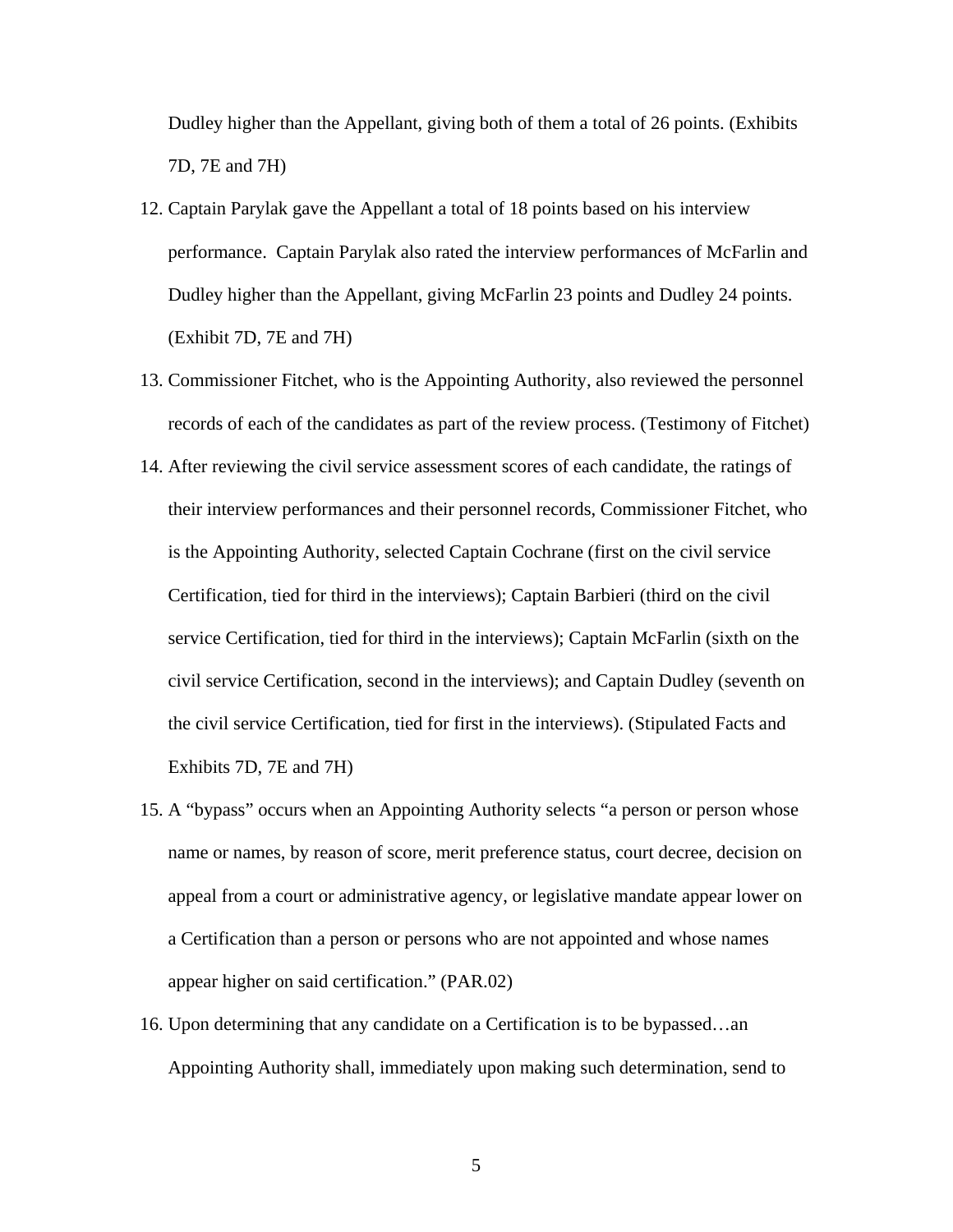[HRD] in writing, [1] a full and complete statement of the reasons or reasons for bypassing a person or persons more highly ranked [negative reasons], or [2] of the reasons for selecting another person or persons, lower in score or preference category [positive reasons].  $(PAR.08 (3))^1$  $(PAR.08 (3))^1$ 

- 17. On April 1, 2009, the City notified HRD of the four candidates it was selecting for promotion to Deputy Police Chief. As part of the two and a half page letter to HRD, the City listed the positive reasons for its selection of candidates Robert McFarlin and Kevin Dudley, both of whom were ranked lower on the civil service Certification than the Appellant, who was ranked fourth. (Exhibit 3)
- 18. As part of the positive reasons submitted to HRD, the Commissioner noted the superior interview performances of both McFarlin and Dudley and gave specific examples of how they both performed better during the interviews than the Appellant. (Exhibit 3)
- 19. The Commissioner, in his letter to HRD, also cited the extensive work experience of McFarlin and Dudley, including service as uniform division commanders and their extensive assignments in the field of narcotics enforcement. The positive reasons submitted further state: "Capt. Dudley has been qualified by Judges in the Superior Court as an 'expert witness' in the prosecution of rape and narcotic investigations. Furthermore, Captain Dudley ahs been assigned to the Internal Investigations Unit and has been involved in many important internal investigations. Capt. McFarlin has

 $\overline{a}$ 

<span id="page-5-0"></span> $<sup>1</sup>$  As of September 1, 2009, due to budgetary constraints, HRD has delegated the responsibility of ensuring</sup> sound and sufficient reasons to the individual cities and towns. Bypassed candidates, however, maintain their right of appeal to the Civil Service Commission. See Letter from Paul D. Dietl, Chief Human Res. Officer, HRD, to Mun. Appointing Auths., Human Res. Divs., Fire Chiefs, and Police Chiefs (Aug. 7, 2009), available at http://www.mass.gov/Eoaf/docs/hrd/cs/ information/cs\_aug\_7\_2009.doc. Since these selections occurred prior to September 1, 2009, however, the pre-existing process of first forwarding bypass reasons to HRD was followed here.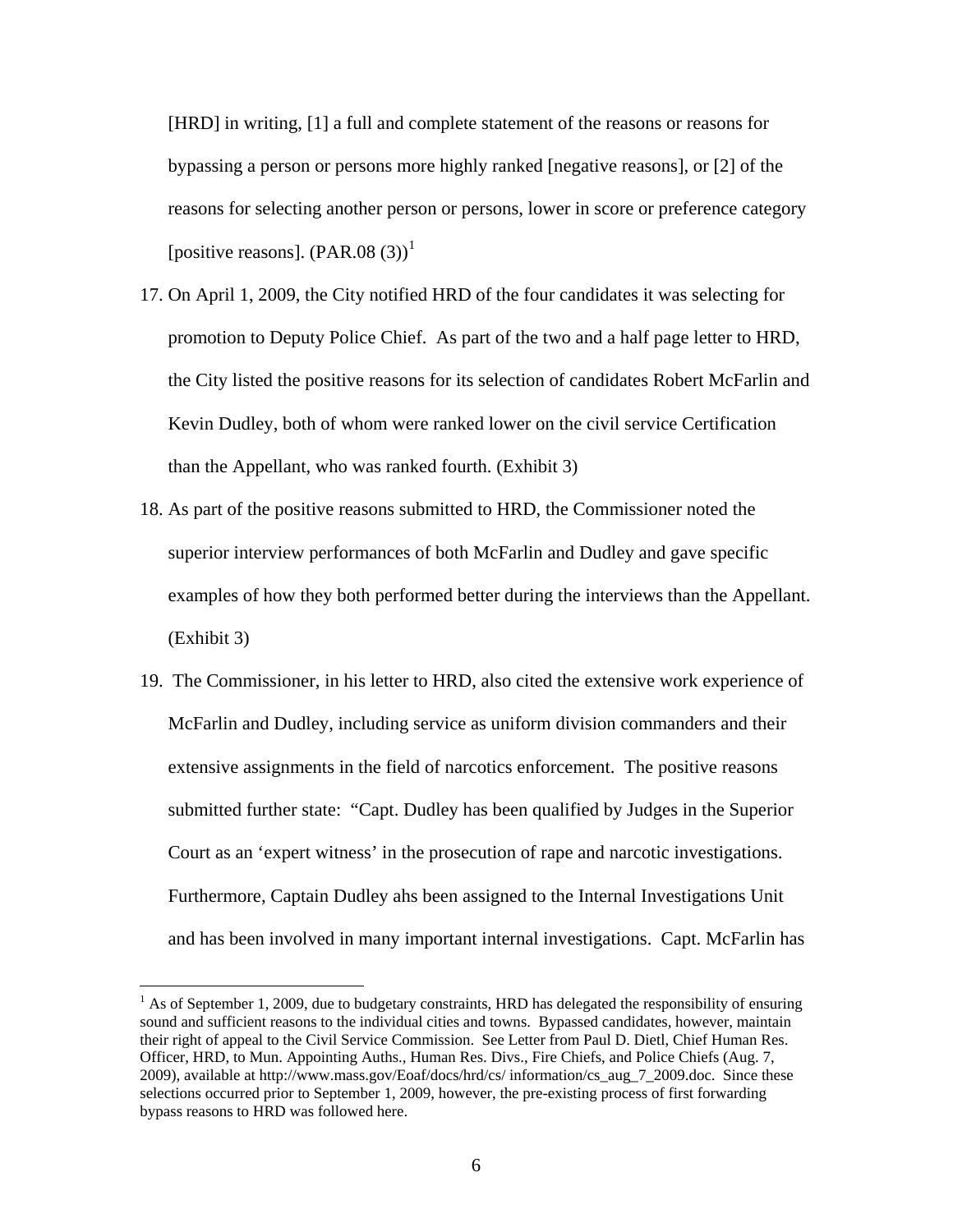been in charge of the Detective Bureau for several years. His knowledge regarding forensics makes him a well rounded Police commander well suited to be a Deputy Chief of Police. Captain Dudley has been the commander of Juvenile and Special Victims (sexual assault). While serving as the commander of the Crime Prevention Bureau, Capt. Dudley showed initiative by becoming a certified 'Rape Investigator'. This knowledge and work experience makes him well qualified to be a Deputy Chief." The Commissioner also cited the strong interpersonal skills of McFarlin and Dudley, their strong work ethic and the high respect they have from their colleagues as positive reasons for their selection. (Exhibit 3)

- 20. HRD notified the Appellant and the City on April 30, 2009 that the positive reasons offered to justify the bypass of the Appellant were accepted. (Stipulated Fact)
- 21. The Appellant filed a timely appeal with the Civil Service Commission on May 28, 2009. (Stipulated Fact)
- 22. The Appellant argues that the selection process was flawed due to a personal bias or lack of qualifications of two of the three (3) panelists. Further, the Appellant argues that the positive reasons proffered by the City regarding the selected candidates ranked below him apply equally to him.

#### *Interview Panel Personal Bias / Qualification Issues*

23. As referenced above, Commissioner Fitchet is the Appointing Authority for the Police Department and he served as one of the three interview panelists. Fitchet has worked for the Department for thirty-seven (37) years, working his way up the ranks from police officer to Commissioner. He was appointed as the Acting Police Commissioner in July 2005 and served in that capacity until March 2006 when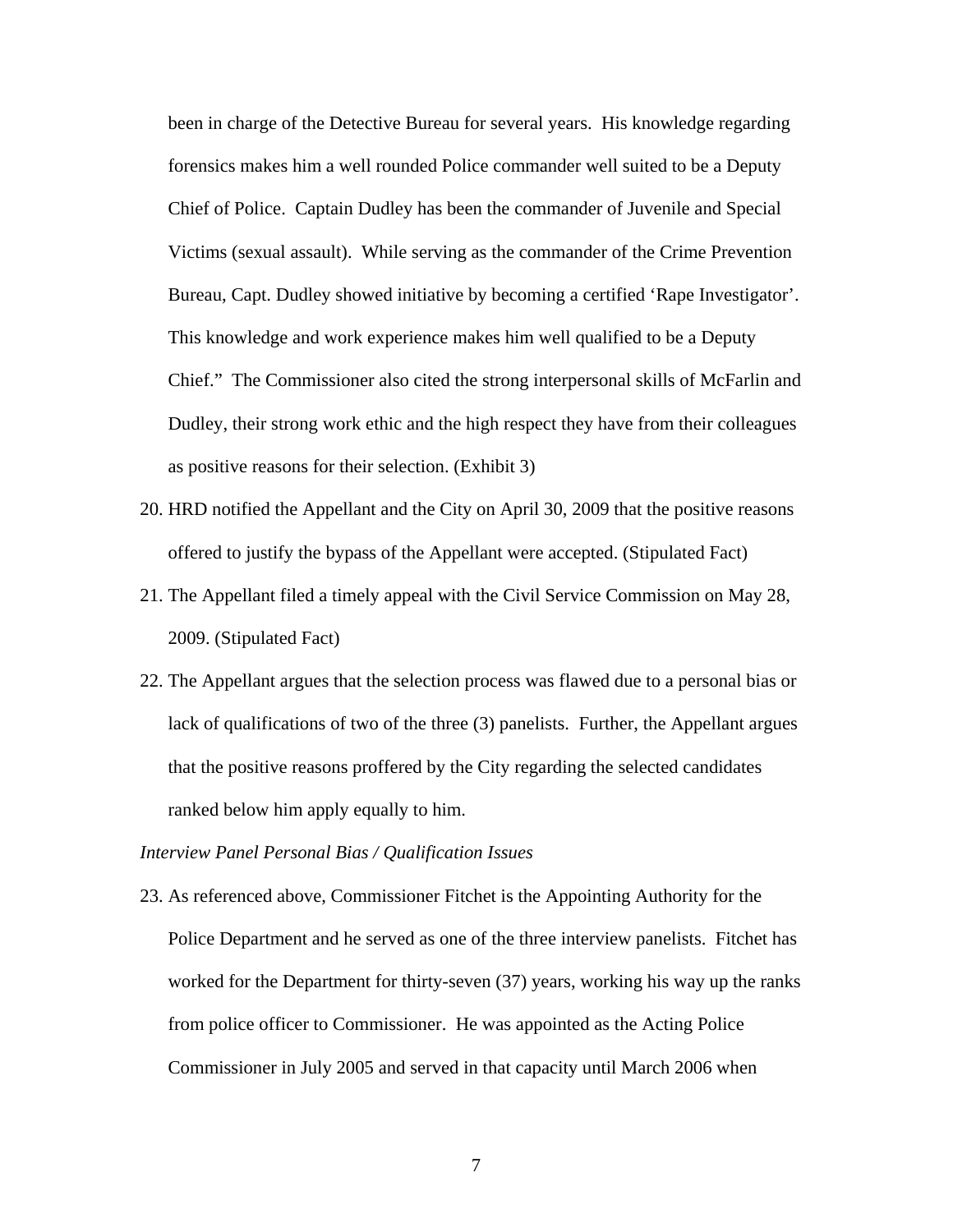Edward Flynn, the state's former Secretary of Public Safety, was appointed permanent Police Commissioner. Fitchet returned to his previous rank of Deputy Chief. In January 2008, Commissioner Flynn left the Department at which time Fitchet was again appointed as Acting Police Commissioner. He was subsequently appointed as the permanent Police Commissioner in April 2008. (Testimony of Fitchet)

- 24. Commissioner Fitchet was a good witness. He is an accomplished, sincere professional who has dedicated most of his professional life to the City and its Police Department. His integrity and professionalism were palpable throughout his testimony and I found no evidence of any personal bias or animus toward the Appellant. (Testimony, demeanor of Fitchet)
- 25. Captain Arpin has served in the Department for approximately forty (40) years and has held several different positions. He was appointed as a provisional Deputy Police Chief in 2005 by Acting Police Commissioner Fitchet. In March 2006, newlyappointed Commissioner Flynn demoted Arpin to Captain. (Testimony of Arpin)
- 26. In November 2006, then-Commissioner Flynn conducted interviews to fill three provisional Deputy Chief positions. When the Appellant was selected for one of these three positions and Arpin was not, Arpin filed a complaint with the Massachusetts Commission Against Discrimination (hereinafter "MCAD"). This MCAD complaint was dismissed on October 31, 2008. (Testimony of Arpin)
- 27. In August 2008, Arpin was selected by Commissioner Fitchet to serve as a provisional Deputy Police Chief. In January 2009, Arpin applied for one of the permanent Deputy Police Chief positions that are the subject of the instant appeal and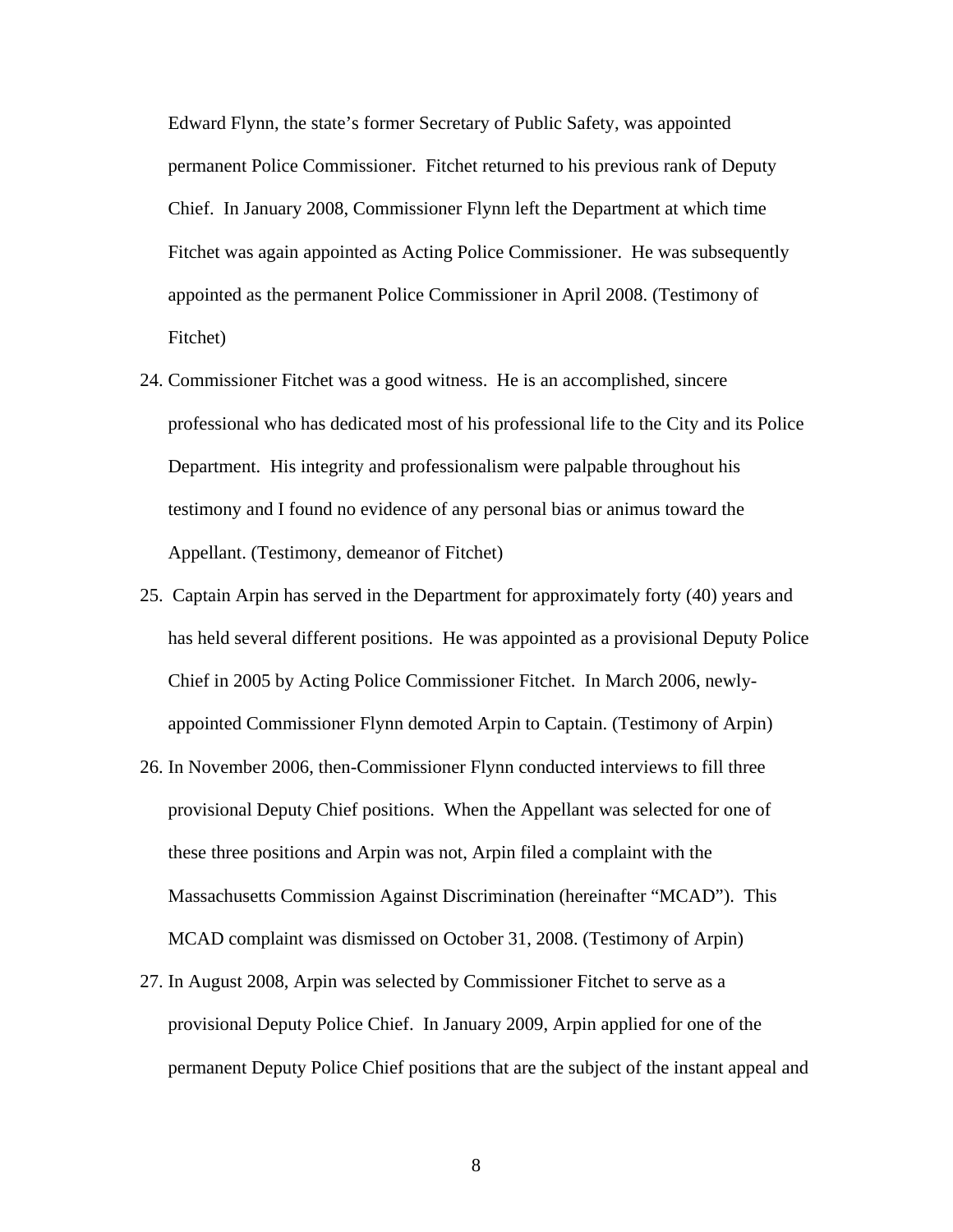took the same Assessment Center examination as the Appellant. Arpin did not receive a passing score and was not considered for promotional appointment. (Testimony of Arpin)

- 28. The Appellant offered direct, forthright testimony regarding the above-referenced MCAD complaint that he filed during the tenure of then-Commissioner Flynn and the fact that he failed the recent Assessment Center examination. In regard to the MCAD complaint, the Appellant testified that he never had any "ill-will" toward any of the candidates, including the Appellant, who were selected as provisional Deputy Police Chiefs. Rather, he found fault with then-Commissioner Flynn for "disregarding the seniority principle in the Department that had served for many decades…that was the basis of my complaint." He testified that this MCAD complaint in no way impaired his ability to fairly and impartially evaluate the candidates for the permanent Deputy Chief positions that are the subject of this appeal. In regard to his not receiving a passing grade on the Assessment Center examination, the Appellant testified that he felt constrained by the limited time to complete the various role play scenarios. (Testimony of Arpin)
- 29. Captain Arpin was a good witness. I did not observe or detect any personal animus or bias on his part toward the Appellant. I credit his testimony that his MCAD complaint was meant to address what he perceived as a failure by then-Commissioner Flynn to recognize an officer's seniority when making acting or provisional promotions, rather than questioning the qualifications of the Appellant. In regard to him not passing the recent Assessment Center examination, I find that this did not compromise his ability to serve as an effective interview panelist nor did it create a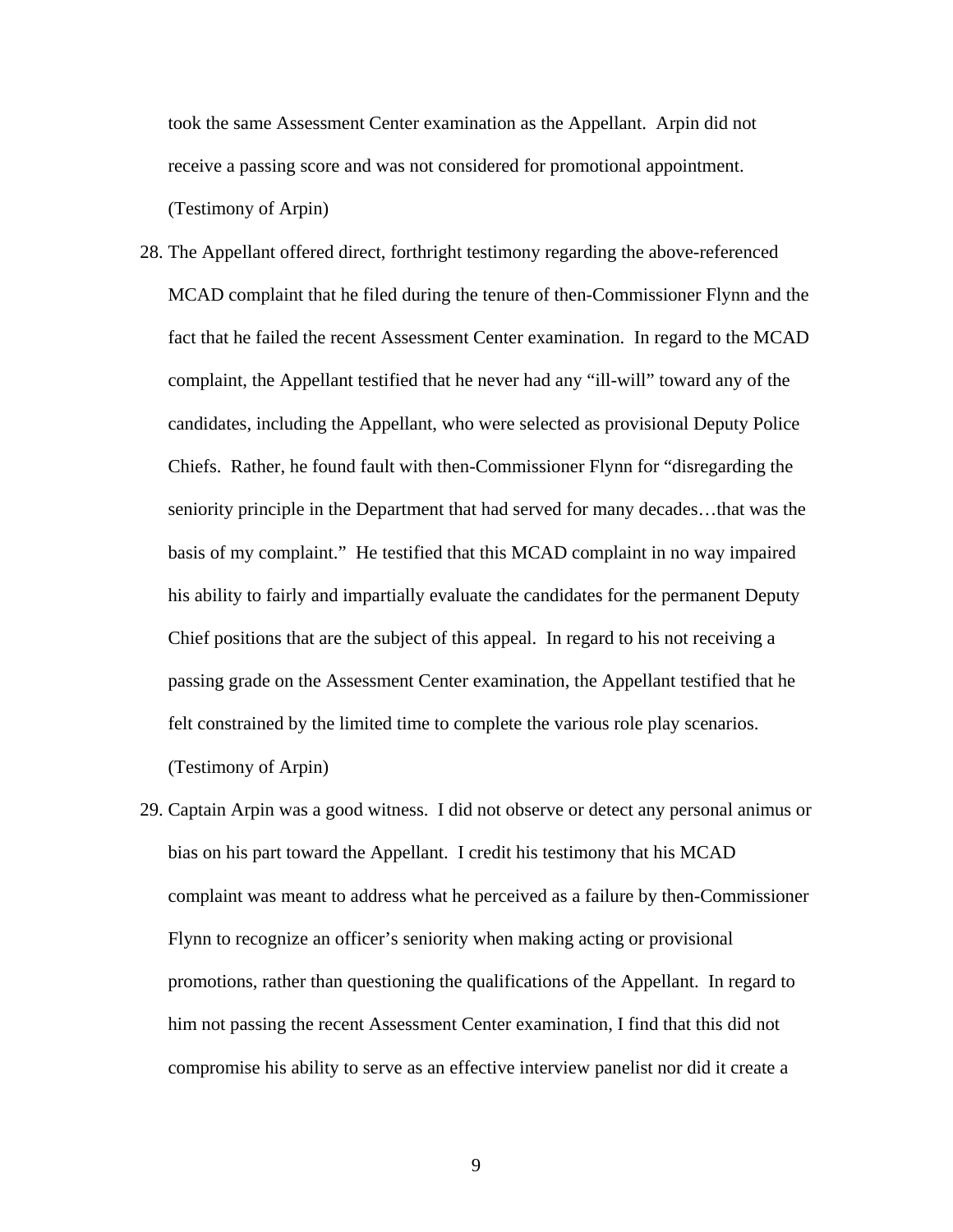personal bias against the Appellant or any of the other interviewed candidates, *all* of whom passed the Assessment center examination. (Testimony, demeanor of Arpin)

- 30. Captain Parylak, the third interview panelist, has also been with the Department for approximately forty (40) years and has served in several different positions. He currently serves as the Assistant to the Police Commissioner. (Testimony of Captain Parylak)
- 31. During 1999 and 2000, Parylak filed numerous grievances about departmental action taken against him during the tenure of former Police Chief Paula Meara. During this time period, the Appellant was Meara's administrative aide. (Testimony of Parylak and Appellant)
- 32. Like Captain Arpin, Parylak was not selected by former Commissioner Flynn for one of the provisional Deputy Police Chief vacancies that occurred during Flynn's tenure. (Testimony of Parylak) He also filed an MCAD complaint against the Department, which was dismissed on October 31, 2008. (Stipulated Fact) Parylak testified that the MCAD complaint had no bearing on his ability to perform as an interview panelist and noted that one of the individuals chosen for promotion (Cochrane) was also the subject of the MCAD complaint. (Testimony of Parylak)
- 33. Captain Parylak was also a good witness. He has a military-like demeanor and often answered questions with a "yes, sir; no sir" response. Prior to answering, however, he considered each question carefully and wanted to ensure that his answer was accurate. He testified that he strives to be "fair and professional". He was genuinely perplexed as to how the grievances he filed during the tenure of former Chief Meara would have any bearing on his performance as an interview panelist. He testified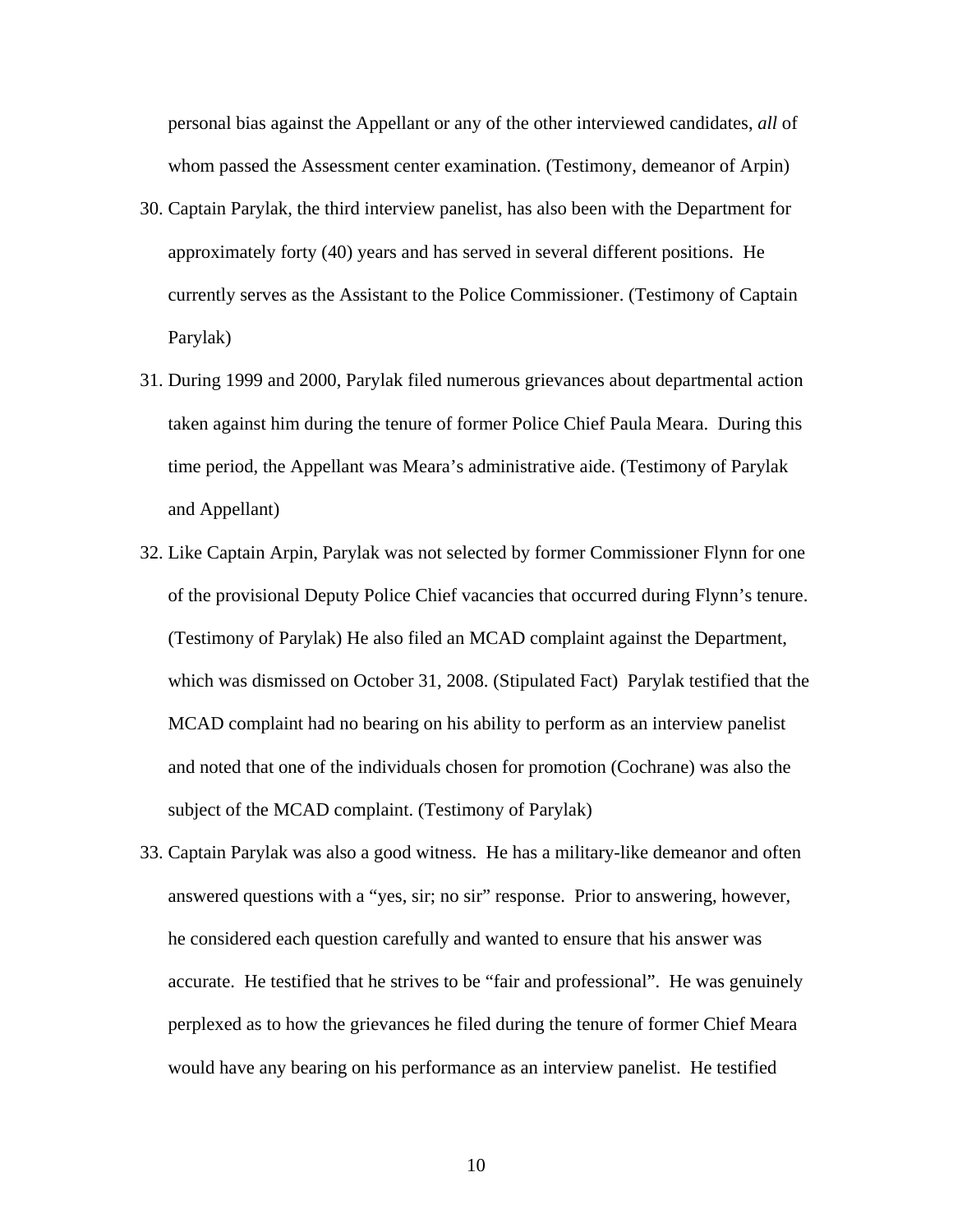credibly that he had no knowledge regarding what, if any, role the Appellant had in processing those grievances when the Appellant served as the assistant to former Chief Meara. I credit his testimony and I did not observe or detect any personal bias or animus on his part toward the Appellant. (Testimony, demeanor of Parylak)

## *City's Reasons for Bypass: Interview Performance*

- 34. As referenced above, each of the candidates was asked the same six questions and each panelist scored the applicants on a scale of 1 to 5 for each question, for a total possible score of 30. The panelists all recorded their scores and took written notes. The ratings and notes regarding the Appellant and the two selected candidates who were ranked below him were entered as Exhibits 7D, 7E and 7H.
- 35. The following six questions were asked of all candidates:
	- 1) Describe how a Deputy Chief of Police should assist the Police Commissioner in the administrative functions of the Police Department.
	- 2) In your opinion what should be the duties of a Deputy Police Chief in a modern Police Department?
	- 3) What actions would you take to improve morale within the Springfield Police Department?
	- 4) How would you increase the efficiency of both sworn and civilian personnel in the Police Department?
	- 5) How would you handle inappropriate political interference in Police operations?
	- 6) How would you promote diversity within the Springfield Police Department? (Exhibits 7D, 7E and 7H)

#### *Commissioner Fitchet's Ratings of the Interviewed Candidates*

36. Commissioner Fitchet's higher numerical rating of candidates McFarlin (26) and

Dudley (26) over the Appellant (20) was based on the candidates' different responses

to Questions 2, 3, 5 and 6. For each of those questions, Commissioner Fitchet gave a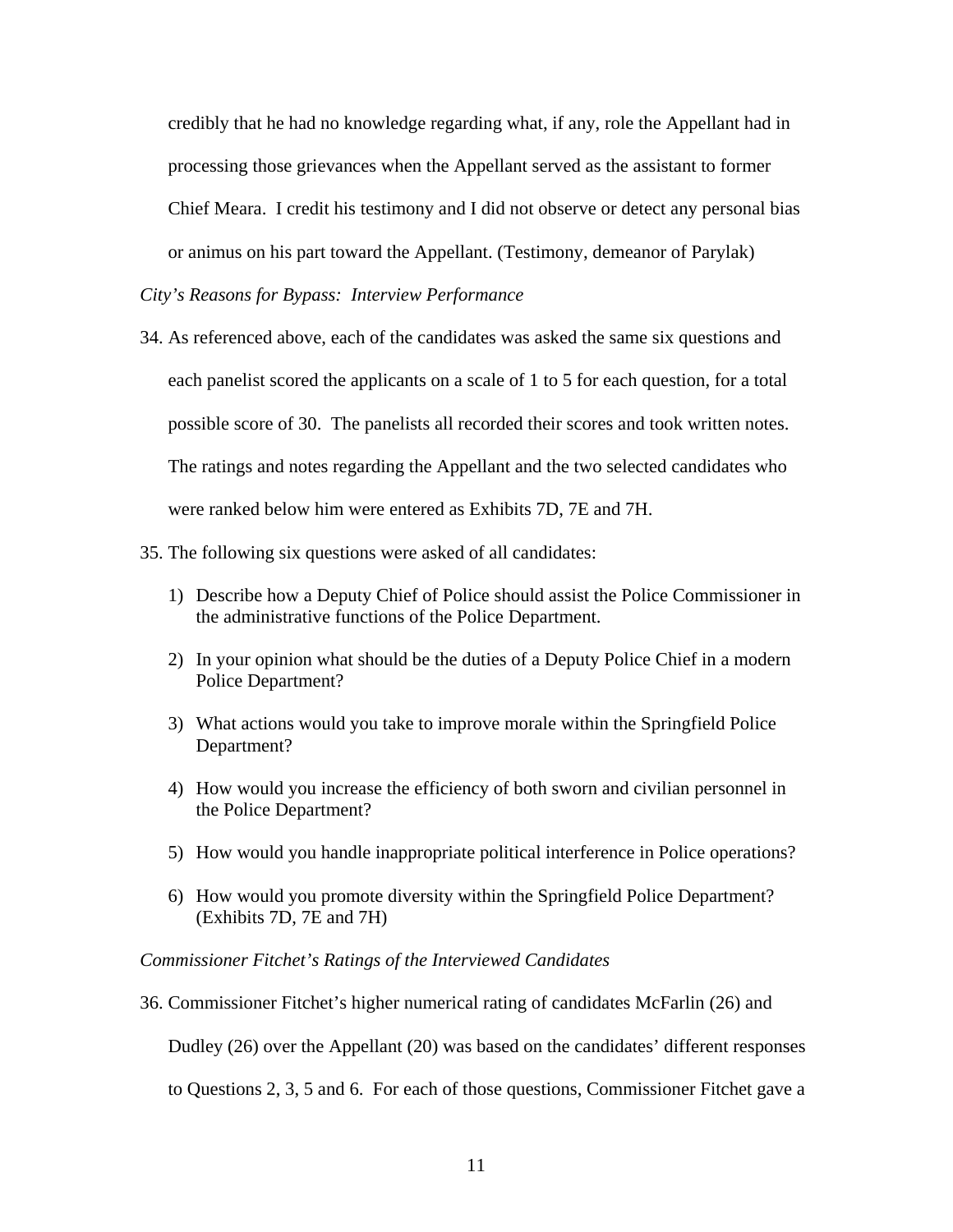higher numerical score to McFarlin and Dudley than he did to the Appellant. (Exhibits 7D, 7E and 7H)

- 37. There was ample testimony regarding the candidates' responses to Question 2, in which Fitchet gave the Appellant a score of 3 and candidates McFarlin and Dudley a higher score of 5. Fitchet wrote in his notes that McFarlin and Dudley supported making assignments by "function" while the Appellant supported making assignments through a combination of "time, function and geography." (Exhibits 7D, 7E and 7H) Fitchet testified that he agreed with McFarlin and Dudley that assignments by function were more effective and that both of these candidates simply did a better job of explaining their answer to Question 2 than the Appellant. (Testimony of Fitchet)
- 38. In regard to Question 3, regarding improving morale, Fitchet gave the Appellant a score of 3 and candidates McFarlin and Dudley a higher score of 5. Fitchet's notes indicate that he was impressed by McFarlin's focus on "coaching, teaching and complimenting" and Dudley's focus on "leading by example" and "performance recognition". Fitchet's notes indicate that the Appellant gave only a "fair response" to this question, focusing on sending emails to officers and encouraging citizens to write letters. (Exhibits 7D, 7E and 7H) Fitchet testified that he was not impressed with the Appellant's answer to this question, including the emphasis on emails. (Testimony of Fitchet)
- 39. In regard to Question 5, regarding how to handle inappropriate political interference, Fitchet gave the Appellant a score of 3 and candidates McFarlin and Dudley a higher score of 4. Fitchet's notes state that the Appellant gave a "brief response" to this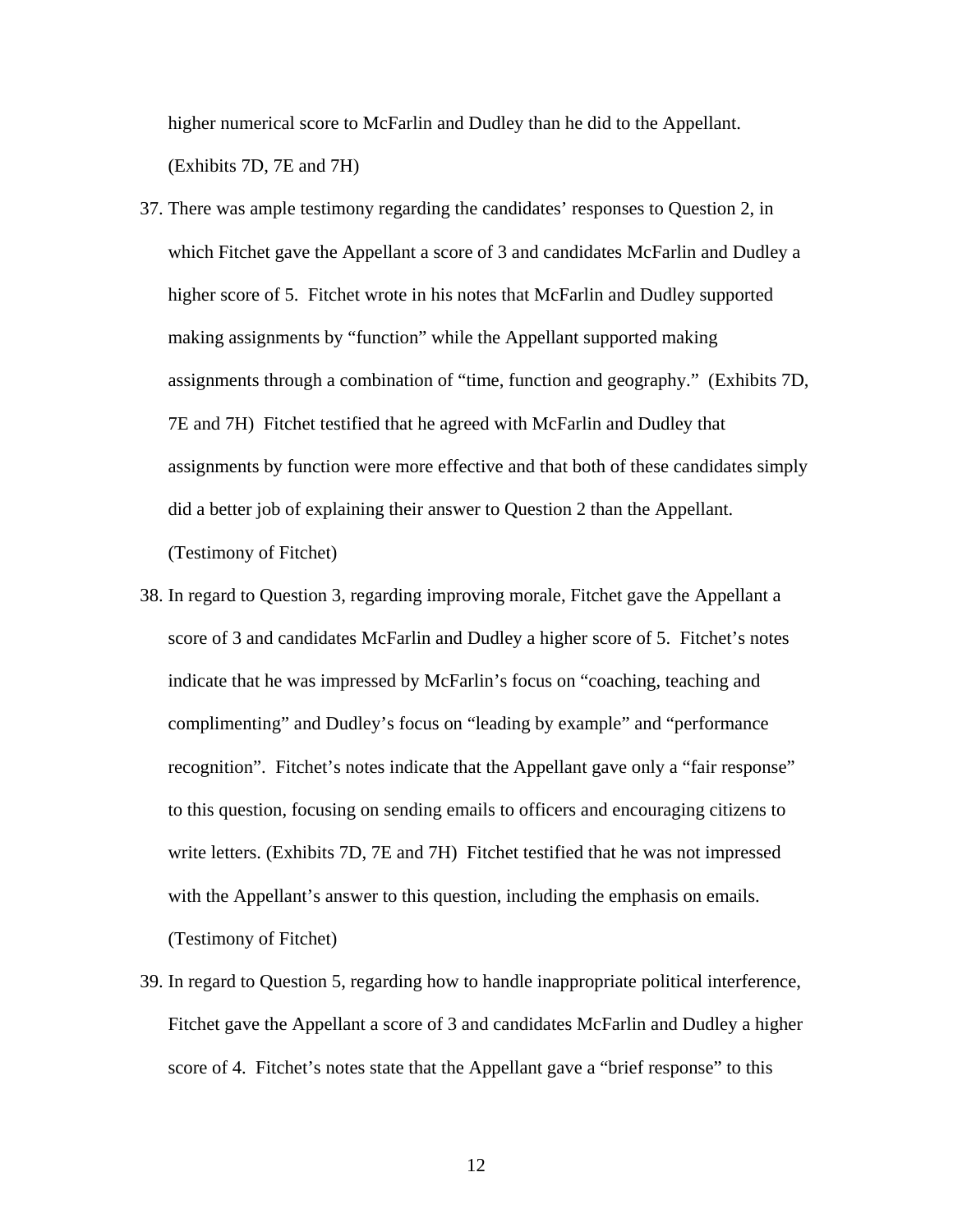question and that he stated he "would not be involved" and would "notify [the] Commissioner". (Exhibit 7D) Fitchet testified that McFarlin and Dudley gave a more thorough response to this question. His notes state that McFarlin gave a "detailed" response that "covered appropriate areas of concern" and that Dudley provided a "good common sense response" focusing on having the "courage to speak up". (Testimony of Fitchet and Exhibits 7E and 7H)

40. Fitchet also scored candidates McFarlin and Dudley higher regarding their responses to Question 6, regarding promoting diversity, giving Dudley and McFarlin a score of 4, with the Appellant receiving a lower score of 3. Fitchet's notes state that the Appellant gave an "adequate response" while McFarlin's response was "well thought out" and Dudley provided a "good response". (Exhibits 7D, 7E and 7H)

## *Captain Arpin's Ratings of the Interviewed Candidates*

- 41. Captain Arpin's higher numerical rating of candidates McFarlin (26) and Dudley (26) over the Appellant (22) was based primarily on the candidates' different responses to Questions 2, 4 and 5. For each of those questions, Arpin gave a higher numerical score to McFarlin and Dudley than he did to the Appellant. (Exhibits 7D, 7E and 7H)
- 42. In regard to Question 2, regarding the duties of a Deputy Police Chief in a modern police department, Arpin gave the Appellant a score of 3, McFarlin a 5, and Dudley a 4. (Exhibits 7D, 7E and 7H) Arpin testified that, beyond his notes, he does not recall the specific reasons for assigning these scores. He testified, however, that he reached his scoring decisions independently without consulting with Commissioner Fitchet. (Testimony of Arpin)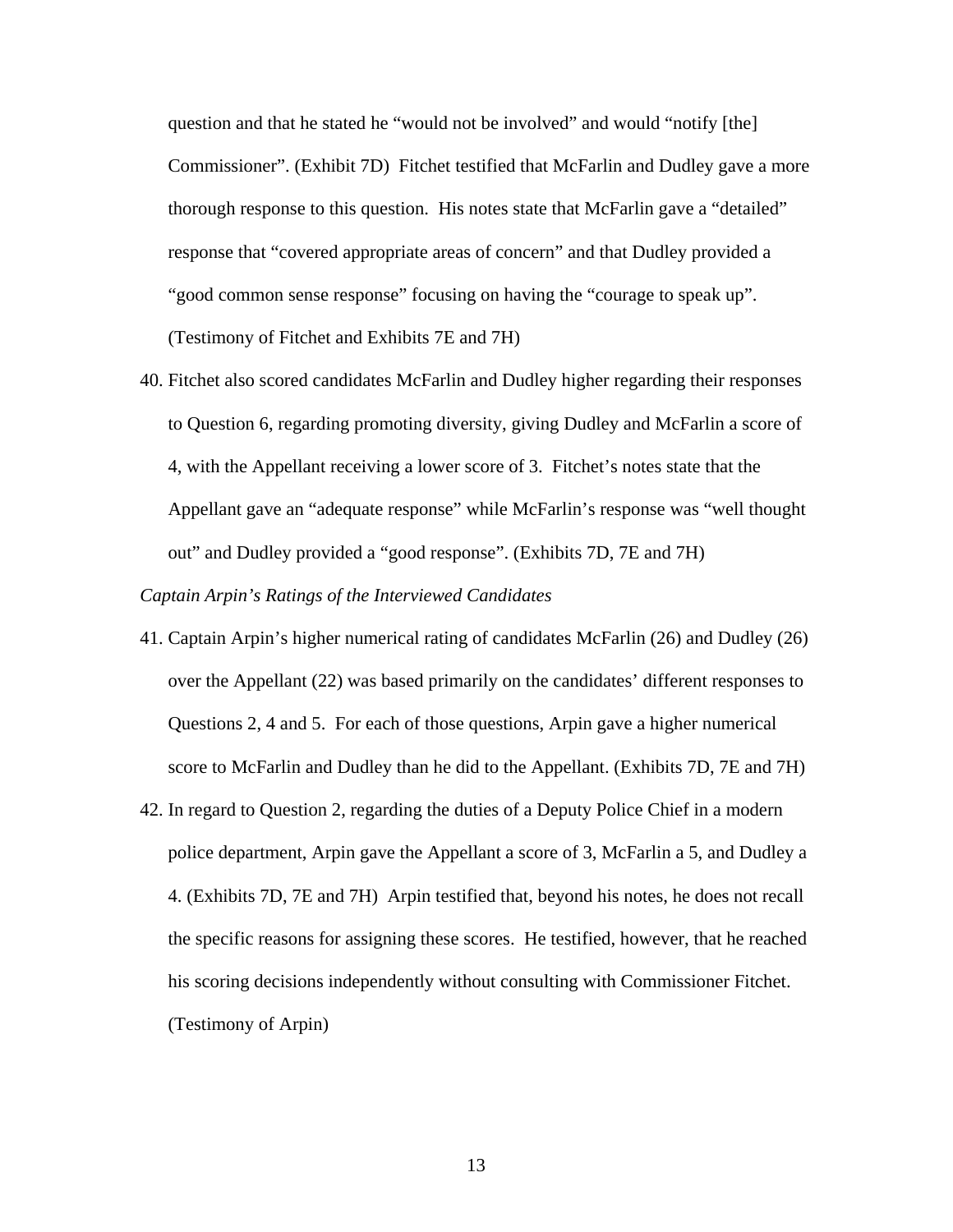- 43. In regard to Question 4, regarding how to increase efficiency, Arpin gave the Appellant a score of 3, McFarlin a 4 and Dudley a 5. His notes indicate that he found the Appellant's answer to be "good", McFarlin's answer to be "very good" and Dudley's answer to be "excellent". (Exhibits 7D, 7E and 7H)
- 44. In regard to Question 5, regarding how to handle inappropriate political interference, Arpin gave the Appellant a score of 3 and McFarlin and Dudley a 5. (Exhibits 7D, 7E and 7H)

#### *Captain Parylak's Ratings of the Interviewed Candidates*

45. Captain Parylak's higher numerical rating of candidates McFarlin (23) and Dudley (24) over the Appellant (18) was based primarily on the Appellant's answers to questions, 5 and 6, in which Parylak gave the Appellant a low score of 2. (Exhibits 7D, 7E and 7H) Parylak testified that the Appellant "started to lose his luster" and was "not as motivated [as the other candidates]" when answering Question 5 and that the Appellant appeared "burnt out" when answering the final question, Question 6. Parylak testified that the Appellant was not able to expound on his answers regarding these final two questions. (Testimony of Parylak)

# *Appellant's Testimony Regarding Interview*

- 46. The Appellant testified that he thought he had done well on the interview despite being advised to limit his answers to 2-3 minutes. He had a "good feeling" when he left the interview. (Testimony of Appellant)
- 47. In regard to Question 2, where he indicated a preference for assigning work based on a combination of geography, function and time (as opposed to primarily by function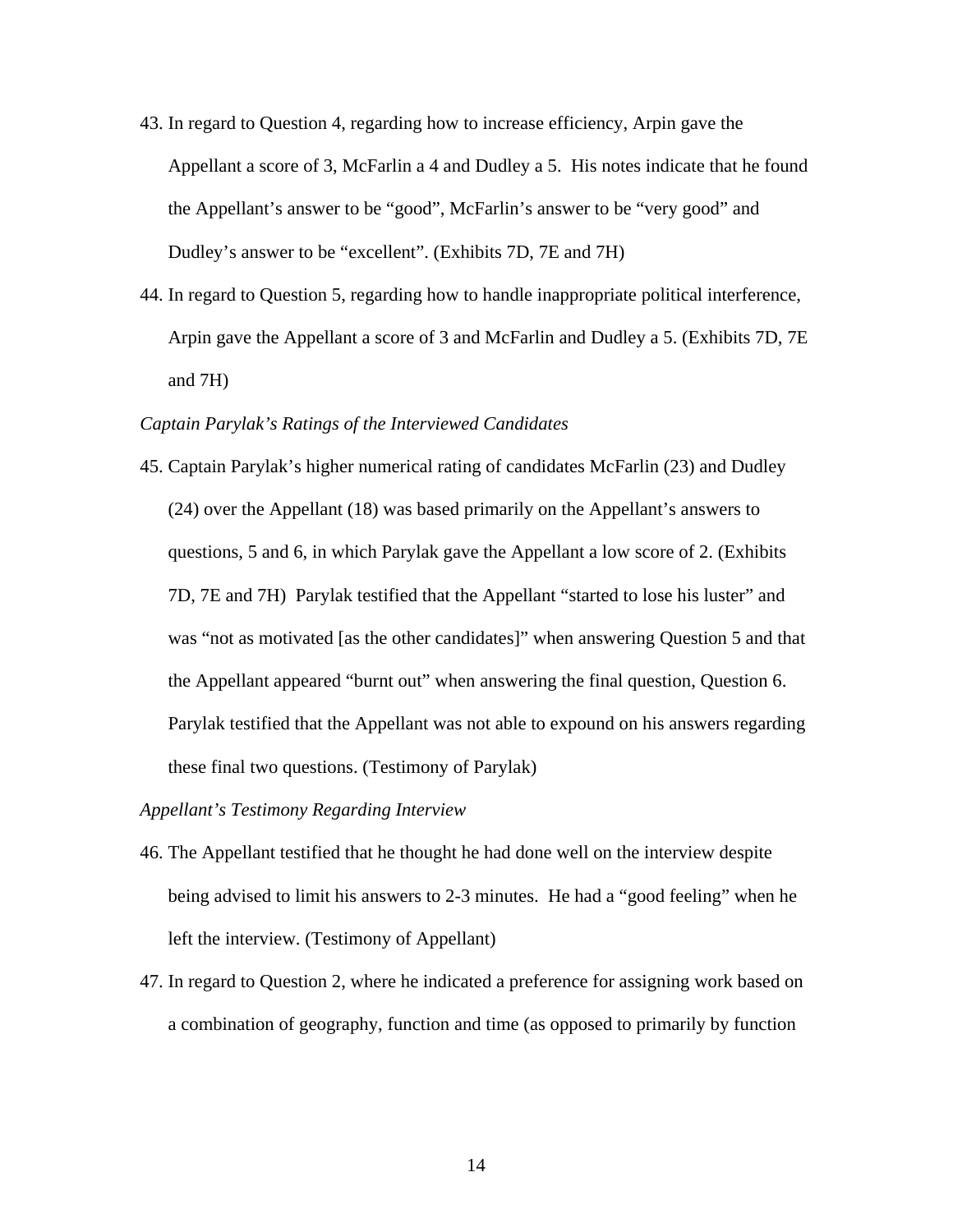only), he felt that this was "right in line" with Commissioner Fitchet's philosophy on how to best manage the Department. (Testimony of Appellant)

*City's Reasons for Bypass: Experience and Expertise of McFarlin and Dudley* 

- 48. As previously referenced, the City also cited the extensive work experience of McFarlin and Dudley as a reason for selecting them over the Appellant, including their service as uniform division commanders and their extensive assignments in the field of narcotics enforcement. The City also stated that Dudley had been qualified by Judges in the Superior Court as an 'expert witness' in the prosecution of rape and narcotic investigations; that he had been assigned to the Internal Investigations Unit and had been involved in many important internal investigations. Also according to the City, McFarlin had been in charge of the Detective Bureau for several years and had a strong knowledge regarding forensics. Dudley had been the commander of Juvenile and Special Victims unit and served as the commander of the Crime Prevention Bureau. The City also cited the strong interpersonal skills of McFarlin and Dudley, their strong work ethic and the high respect they have from their colleagues as positive reasons for their selection. (Exhibit 3)
- 49. The Appellant testified that he was appointed as a provisional deputy chief in November 2006 by then-Commissioner Flynn and served in that position for 28 months. His duties for the first 14 months were as head of the Operational Support Division deputy chief overseeing the Detective Bureau, Youth Assessment Center, Narcotics, Vice, Traffic, Street Crime Unit and all the Tactical Operation Bureaus. He also handled disciplinary cases for the commissioner. (Testimony of Appellant)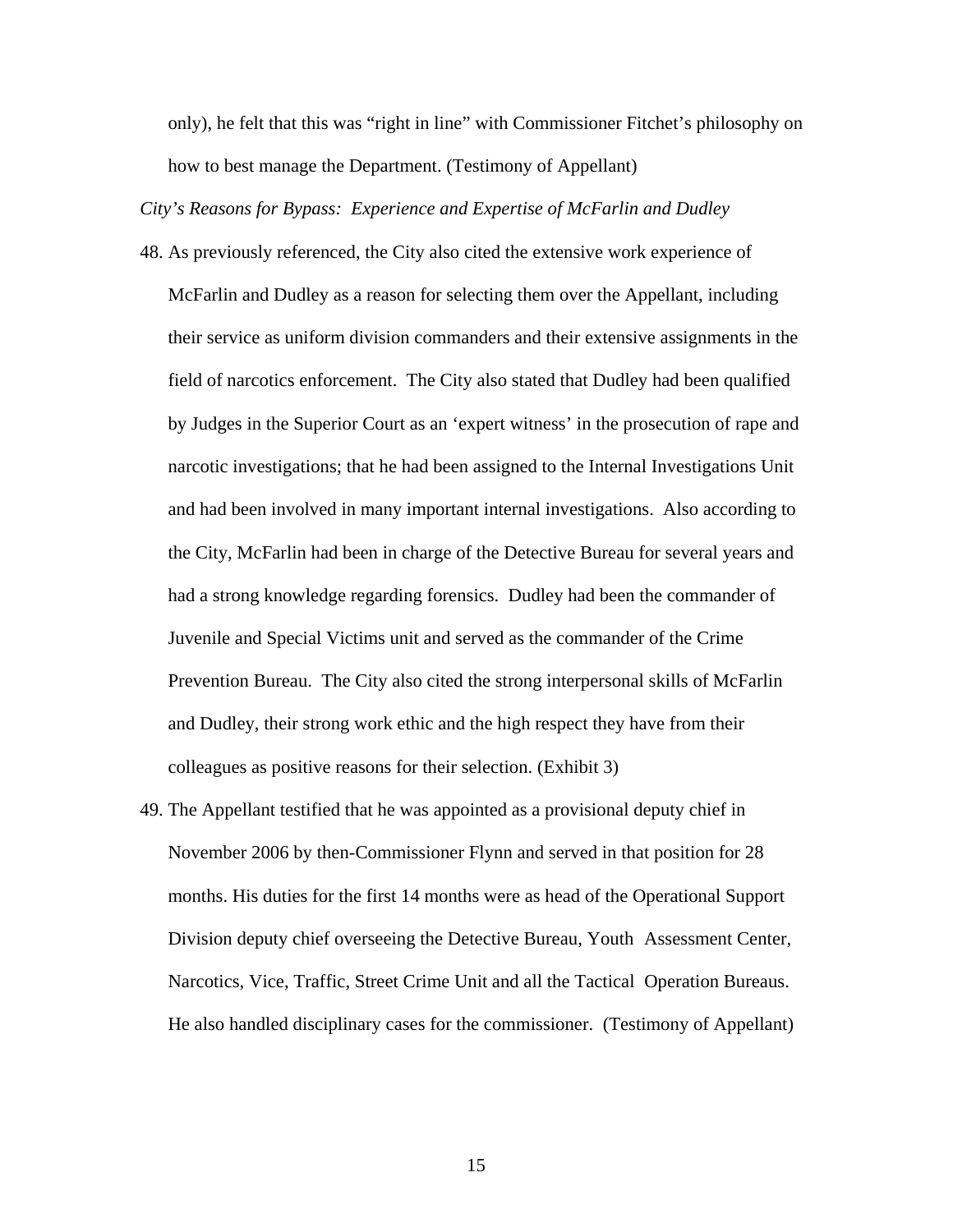- 50. In January 2008, the Appellant was assigned to the South Division. His responsibilities included making crime presentations for his sectors at the weekly comp-stat meetings, submitting deployment plans, strategizing on crime prevention tools, and attending "beat management" team meetings. (Testimony of Appellant)
- 51. The Appellant served for four years as the commanding officer (Captain) of the Youth Assessment Center and during two of those years he was also with the commanding officer of the Crime Prevention Bureau (CPB). The Youth Assessment Center was responsible for investigating juvenile crime, school resource officers and processed all juveniles arrested at this off site facility. The CPB investigated sexual assaults, child abuse, domestic violence and liquor violations. Appellant was the department's representative to the license commission for liquor violations. The CPB was located in police headquarters. (Testimony of Appellant)
- 52. As previously referenced, the Appellant served as former Chief Paula Meara's administrative captain for four years. His responsibilities included overseeing the budget, payroll and labor relations. (Testimony of Appellant)
- 53. The Appellant also served as an aide to former Chief Paula Meara for two years as a lieutenant. His responsibilities included a daily review of all correspondence, reports and information that came into the Chief's office, prioritized them and met with the chief on matters needing her attention. He oversaw the payroll, budgeting and grants.. (Testimony of Appellant)
- 54. The Appellant served in the patrol division on the 12am-8am shift as a lieutenant. He served as the acting uniform division commander for at least two days a week for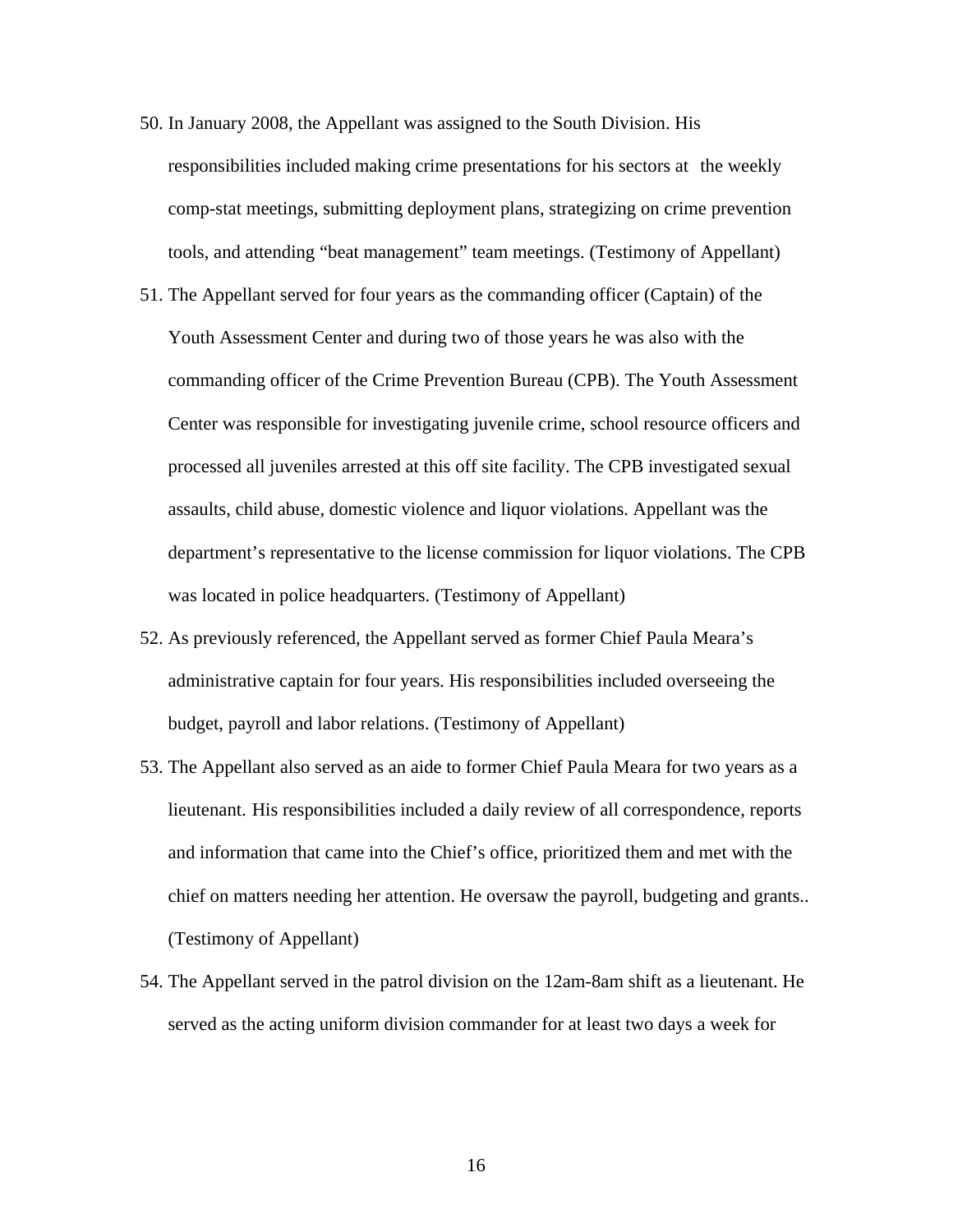three years. He was paid division commander pay for this duty. Appellant supervised entire shift of officers in the patrol division. (Testimony of Appellant).

- 55. The Appellant served as a patrol sergeant in the uniform division for three years, police officer for four years and was a member of the tactical response unit. Appellant graduated first in his police academy class. (Testimony of Appellant)
- 56. The Appellant collaborated with the Dept. of Justice, Bureau of Alcohol Tobacco and Firearms (ATF), District Attorney, Probation, Dept. of Youth Services (DYS) and Springfield School Dept. Appellant worked with the ATF to bring the GREAT (Gang Resistance education and training) program to Springfield. (Testimony of Appellant)
- 57. Commissioner Fitchet testified that there is a significant distinction between serving as an "acting" commander of a uniform division (as the Appellant has done) as opposed to serving as the permanent commander of a uniform division (as McFarlin and Dudley have done). (Testimony of Fitchet)

#### **CONCLUSION**

 The role of the Civil Service Commission is to determine "whether the Appointing Authority has sustained its burden of proving that there was reasonable justification for the action taken by the appointing authority." Cambridge v. Civil Service Comm'n, 43 Mass. App. Ct. 300, 304 (1997). Reasonable justification means the Appointing Authority's actions were based on adequate reasons supported by credible evidence, when weighed by an unprejudiced mind, guided by common sense and by correct rules of law. Selectmen of Wakefield v. Judge of First Dist. Ct. of E. Middlesex, 262 Mass. 477, 482 (1928). Commissioners of Civil Service v. Municipal Ct. of the City of Boston, 359 Mass. 214 (1971). G.L. c. 31, § 2(b) requires that bypass cases be determined by a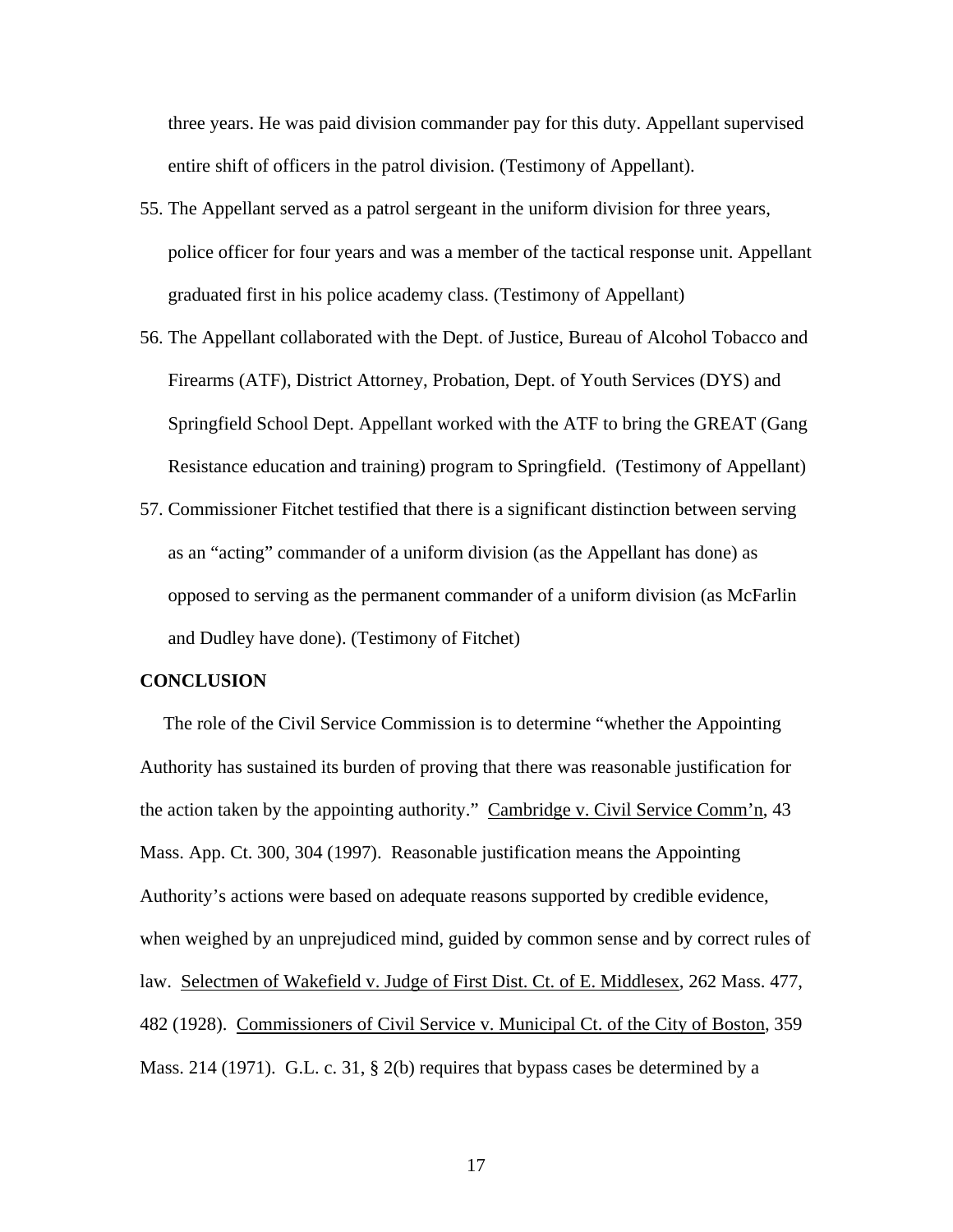preponderance of the evidence. A "preponderance of the evidence test requires the Commission to determine whether, on a basis of the evidence before it, the Appointing Authority has established that the reasons assigned for the bypass of an Appellant were more probably than not sound and sufficient." Mayor of Revere v. Civil Service Comm'n, 31 Mass. App. Ct. 315 (1991). G.L. c. 31, § 43.

 Appointing Authorities are rightfully granted wide discretion when choosing individuals from a certified list of eligible candidates on a civil service list. The issue for the Commission is "not whether it would have acted as the appointing authority had acted, but whether, on the facts found by the commission, there was reasonable justification for the action taken by the appointing authority in the circumstances found by the commission to have existed when the Appointing Authority made its decision." Watertown v. Arria, 16 Mass. App. Ct. 331, 332 (1983). See Commissioners of Civil Service v. Municipal Ct. of Boston, 369 Mass. 84, 86 (1975) and Leominster v. Stratton, 58 Mass. App. Ct. 726, 727-728 (2003). However, personnel decisions that are marked by political influences or objectives unrelated to merit standards or neutrally applied public policy represent appropriate occasions for the Civil Service Commission to act. Cambridge, 43 Mass. App. Ct. at 304.

 The City, by a preponderance of the credible evidence, has shown that it had reasonable justification to bypass the Appellant for promotional appointment to Deputy Police Chief. Commissioner Fitchet, a 37-year veteran of the Department who has worked his way up the ranks from police officer to Commissioner, instituted a fair, meritbased process in order to select four Deputy Chiefs to help him lead the Department.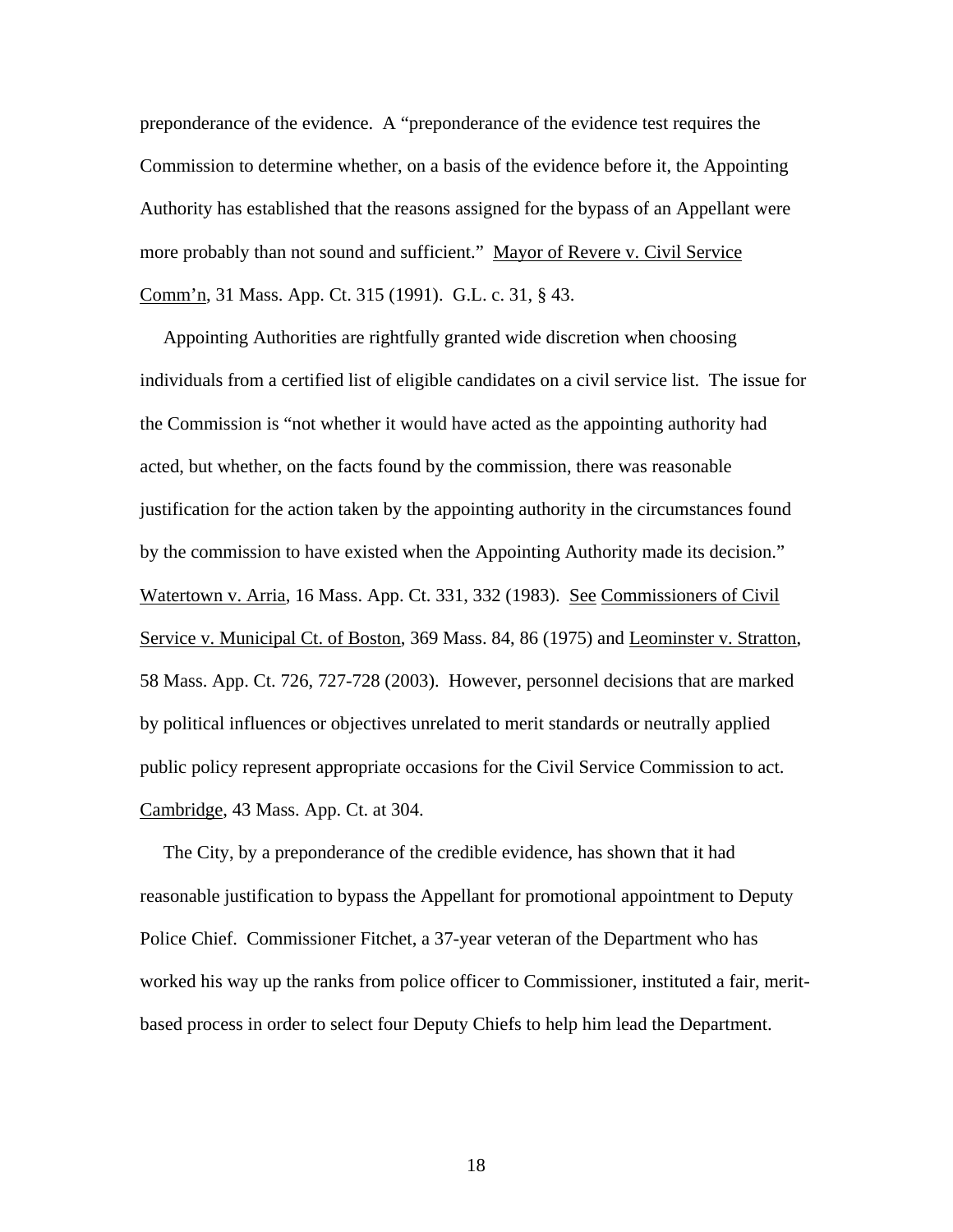The review and selection process began with an Assessment Center examination conducted by an independent, outside consultant, instead of a traditional written multiple choice examination. The Assessment Center examination included an in-basket exercise, a program development exercise where a paper had to be written and defended before a panel, a city council meeting, a press conference and several situational response / scenario exercises.

 After including promotional preference points and/or employment and experience credit, the Appellant was ranked fourth among those candidates who passed the examination, with a score of 81. Four passing candidates scored lower than the Appellant with scores of 80, 79, 75 and 74. Although the Appellant was ranked fourth, this alone does not demonstrate that he was the most qualified candidate for the position of Deputy Police Chief. (See Francis E. Murphy, III v. Cambridge and Mass. Civ. Serv. Comm'n, No. 03-0815, Middlesex Super. Court (2004). (City was not required to given any particular weight to the 8-point score differential on the civil service exam for two candidates competing for the position of Fire Chief.) Here, Commissioner Fitchet did consider the civil service scores of each of the candidates, but also wanted to consider other factors, including an interview of each of the candidates. The authority to interview candidates is inherent in G.L. c. 31 § 25. Flynn, 15 Mass. App. Ct. 206, 208 (1983).

 The 3-member interview panel consisted of Fitchet and the two most senior captains in the Department. The interview process provided a meaningful additional review and all applicants who were interviewed were on a level playing field. Although subjectivity is inherent in the evaluation of interviews, I conclude that there was no undue subjectivity on the part of the panelists. It is an error to require adequate indicia of objectivity for the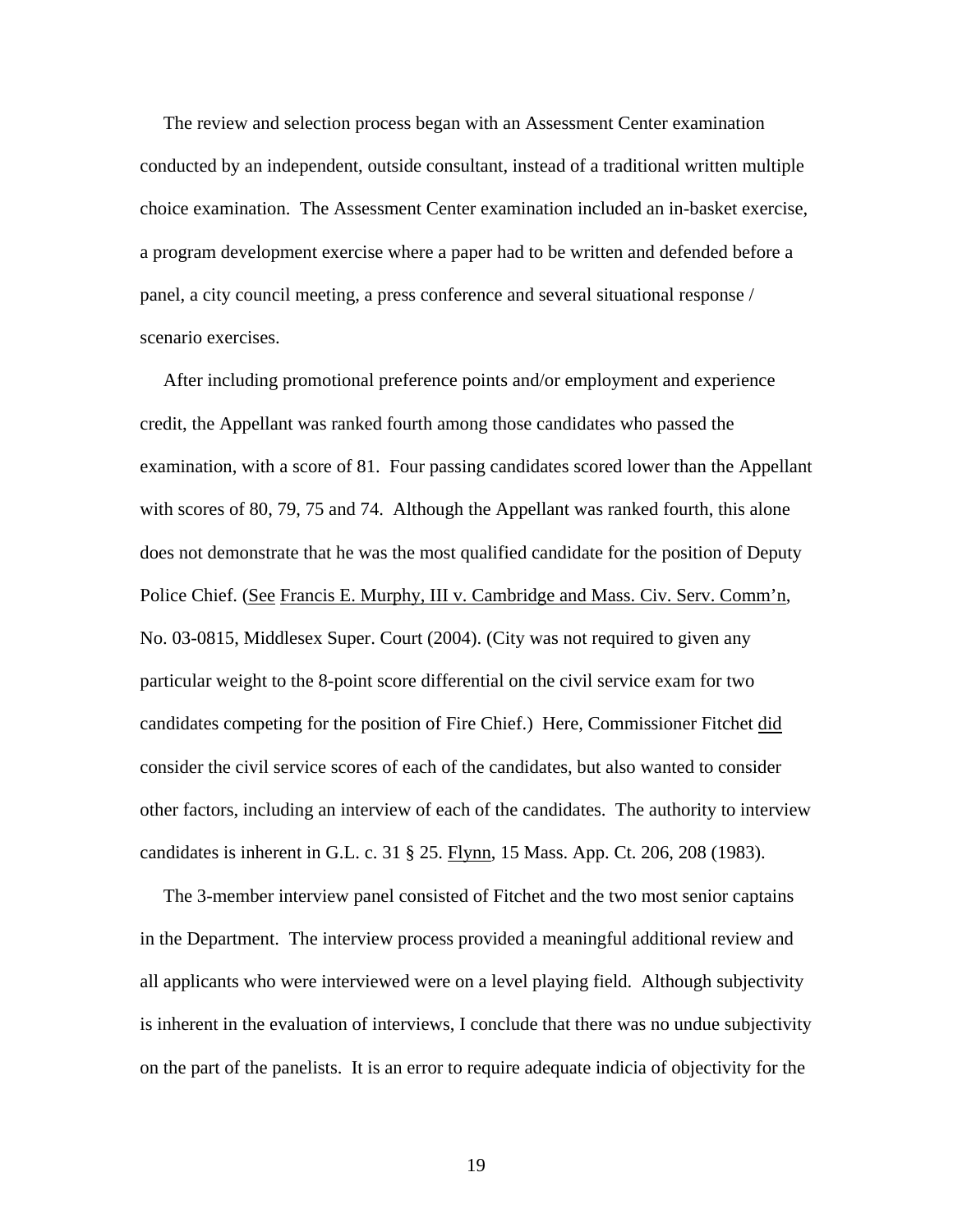statutorily authorized interviews. Neither the statute authorizing interviews, nor the Flynn case, nor any other authority…imposes such (a) requirement on appointing authorities." Westfield v. Civil Service Comm'n & another., No. 98-601, Hampden Superior Court (1999).

 I carefully considered the Appellant's argument regarding the potential bias of the two panelists who had filed an MCAD complaint that related to the Appellant's prior provisional promotion to the position of Deputy Police Chief. Captain Arpin and Captain Parylak credibly testified that their MCAD complaints were based on former Commissioner Flynn's decision to disregard seniority when making provisional promotions and were not meant as a personal attack on the Appellant and/or his qualifications. I believe that these two Captains, both of whom have been with the Department for approximately forty (40) years, showed no personal bias or animus toward the Appellant in relation to their MCAD complaints.

 I also accept Captain Parylak's testimony that he had no knowledge regarding whether the Appellant played an administrative role as part of a series of grievances that Parylak filed during the tenure of former Police Chief Paula Meara. I credit his testimony that these prior grievances never even entered his mind when he was evaluating the Deputy Police Chief candidates.

 Finally, I conclude that the fact that Arpin failed the Assessment Center did not impact his ability to serve as a fair, impartial and competent member of this review panel. Commissioner Fitchet's decision to select the two most senior Captains to serve on the interview panel was rooted in a genuine desire to receive advice and counsel from the most experienced members of his command staff.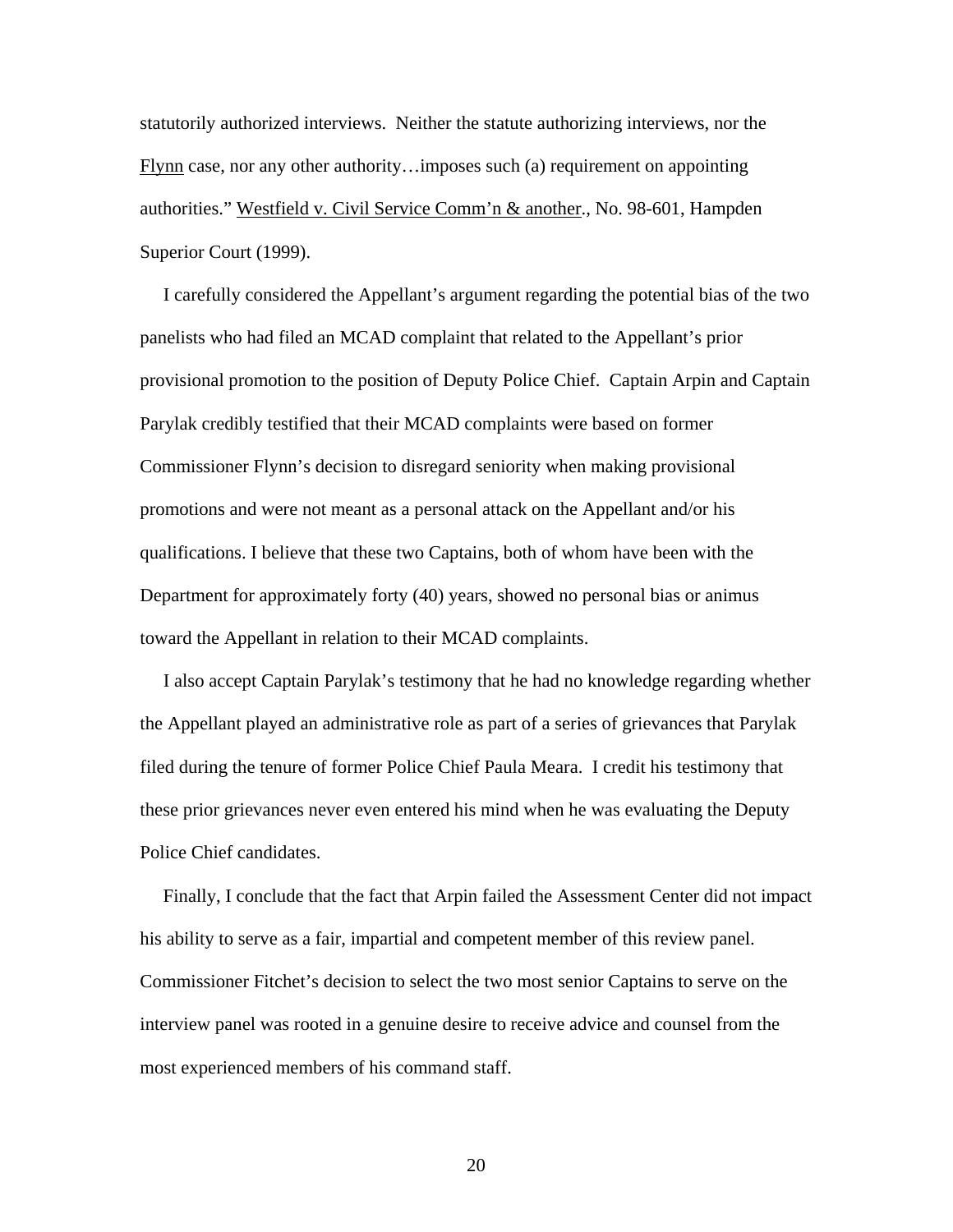As a result of this interview process, all three panelists ranked candidates McFarlin and Dudley higher than the Appellant. They provided sound reasons for their ratings, both as part of their written notes as well as their credible testimony before the Commission. Thus, the City, in regard to the superior interview performances of McFarlin and Dudley, has substantiated a valid reason for bypassing the Appellant.

 The City proffered other reasons for selecting McFarlin and Dudley over the Appellant, including their extensive service as uniform division commanders. Although some of these positive reasons appear to apply equally to the Appellant, I credit Commissioner Fitchet's testimony that he considered McFarlin and Dudley's performance of these duties on a permanent basis to be of more value than the Appellant's performance in an "acting" capacity. Thus, the City, in regard to the issue of relevant command and other experience, has substantiated another valid reason for bypassing the Appellant.

 There was reasonable justification for the City's decision and there is no evidence of bias or improper motive. Thus, the City's decision to bypass the Appellant is "not subject to correction by the Commission." Cambridge, 43 Mass. App. Ct. at 305. For this reason, the Appellant's appeal under Docket No. G2-09-262 is hereby *dismissed*. Civil Service Commission

Christopher C. Bowman Chairman

\_\_\_\_\_\_\_\_\_\_\_\_\_\_\_\_\_\_\_\_\_\_\_\_\_

By a 3-2 vote of the Civil Service Commission (Bowman, Chairman – Yes; Henderson, Commissioner – No; Marquis, Commissioner – Yes; Stein, Commissioner –Yes; and Taylor, Commissioner - No) on April 8, 2010.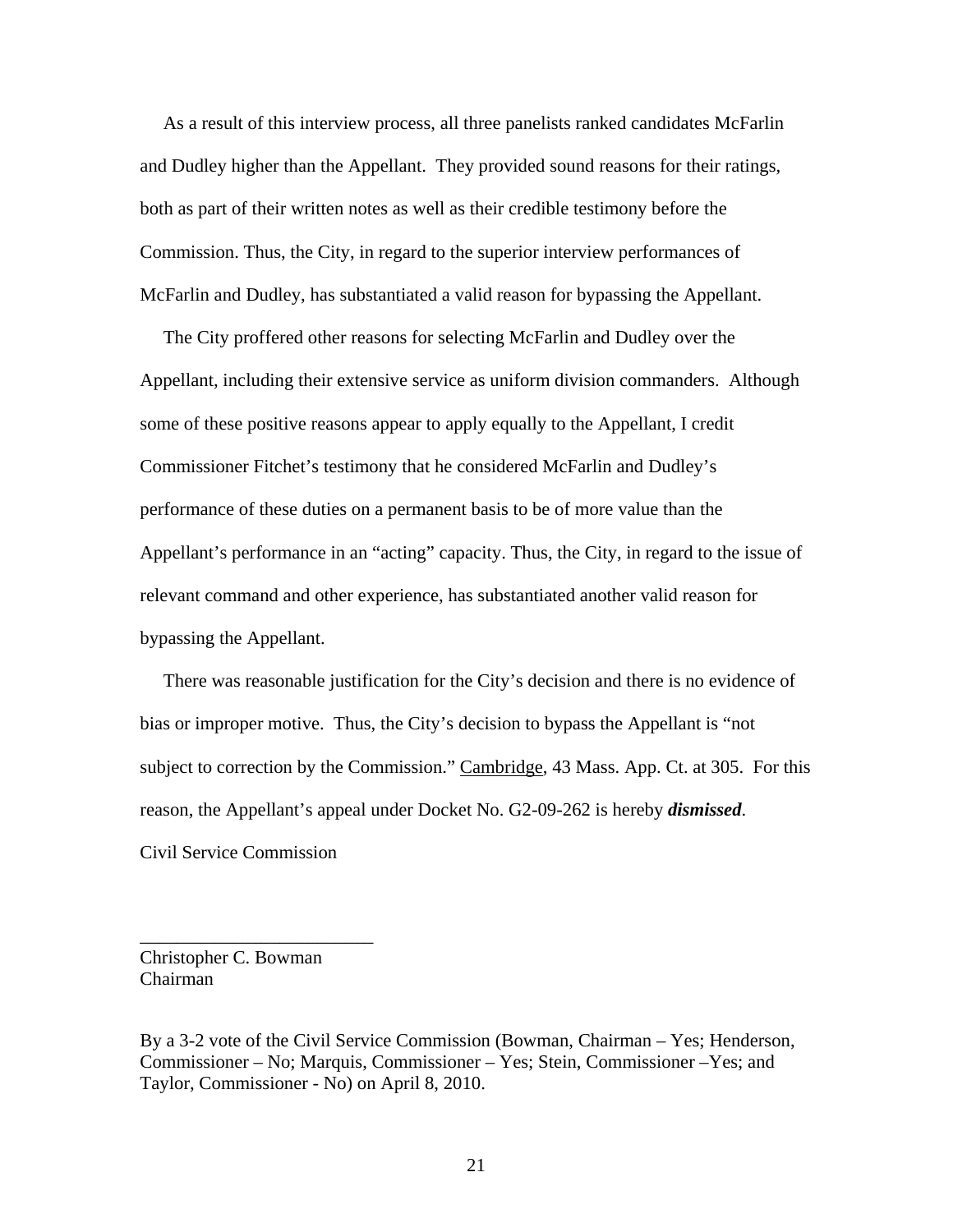A true record. Attest:

\_\_\_\_\_\_\_\_\_\_\_\_\_\_\_\_\_\_\_\_\_\_\_\_\_

Commissioner

Either party may file a motion for reconsideration within ten days of the receipt of this decision. Under the pertinent provisions of the Code of Mass. Regulations, 801 CMR 1.01(7)(l), the motion must identify a clerical or mechanical error in the decision or a significant factor the Agency or the Presiding Officer may have overlooked in deciding the case. A motion for reconsideration shall be deemed a motion for rehearing in accordance with G.L. c. 30A, § 14(1) for the purpose of tolling the time for appeal.

Under the provisions of G.L c. 31, § 44, any party aggrieved by a final decision or order of the Commission may initiate proceedings for judicial review under G.L. c. 30A, § 14 in the superior court within thirty (30) days after receipt of such order or decision. Commencement of such proceeding shall not, unless specifically ordered by the court, operate as a stay of the Commission's order or decision.

Notice:

William J. Fennell, Esq. (for Appellant) Maurice Cahillane, Esq. (for Appointing Authority) John Marra, Esq. (HRD)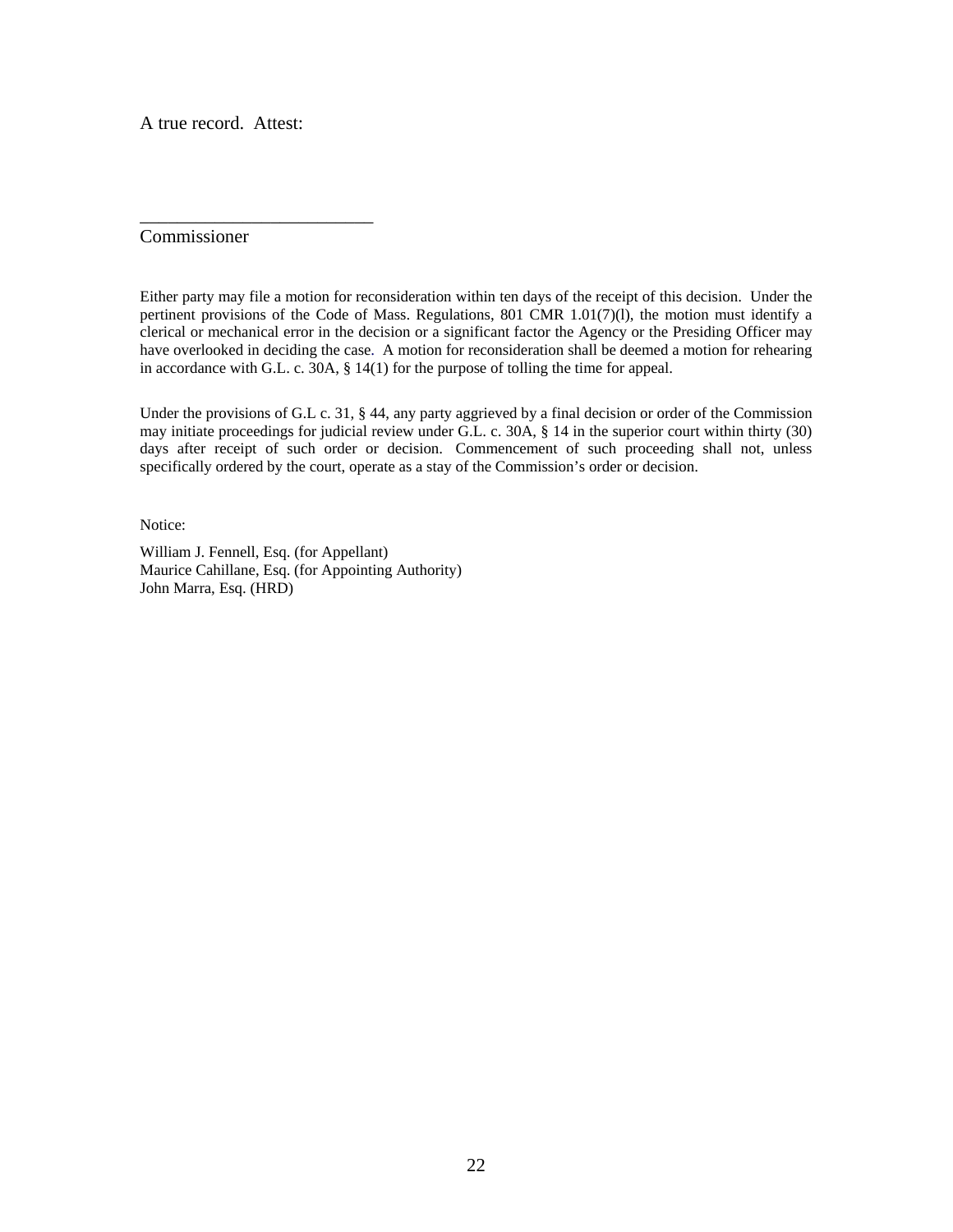#### **COMMONWEALTH OF MASSACHUSETTS**

#### SUFFOLK, ss. **CIVIL SERVICE COMMISSION**

 One Ashburton Place: Room 503 Boston, MA 02108 617) 727-2293

# MARK S. ANTHONY, Appellant

v. G2-09-262

CITY OF SPRINGFIELD, Respondent

# CONCURRING OPINION OF PAUL M. STEIN

I concur in the conclusion that, based on the preponderance of the credible evidence, the City of Springfield (Springfield) sustained its burden of proof to justify bypassing the Appellant for "sound and sufficient reasons" consistent with basic merit principles i.e., after appropriately consideration of the evidence, properly weighed, the principal reason proffered for bypassing the Appellant (namely, his relatively less impressive performance in the internal interview process) met the well-established test for sufficiency under basic merit principles, .i.e., they were not proved "untrue, apply equally to [selected candidates] are incapable of substantiation, or are a pretext for other impermissible reasons." E.g*.,* Borelli v. MBTA, 1 MCSR 6 (1988). See also G.L.c.31,§1 (definition of "basic merit principles"). See also Mayor of Revere v. Civil Service Comm'n, 31 Mass.App.Ct. 315, 321n.11, (1991) ("presumptive good faith and honesty that attaches to discretionary acts of public officials . . . must yield to the statutory command that the mayor produce 'sound and sufficient' reasons to justify his action")<sup>[2](#page-22-0)</sup>

<span id="page-22-0"></span><sup>&</sup>lt;sup>2</sup> The secondary reason for bypassing the Appellant because of a "significant distinction" between the Appellant's command experience in an "acting" capacity from the selected candidate's assignment as a "permanent commander" seems less justified, but discounting that reason does not change my view that the bypass is justified on this record, based on interview performance.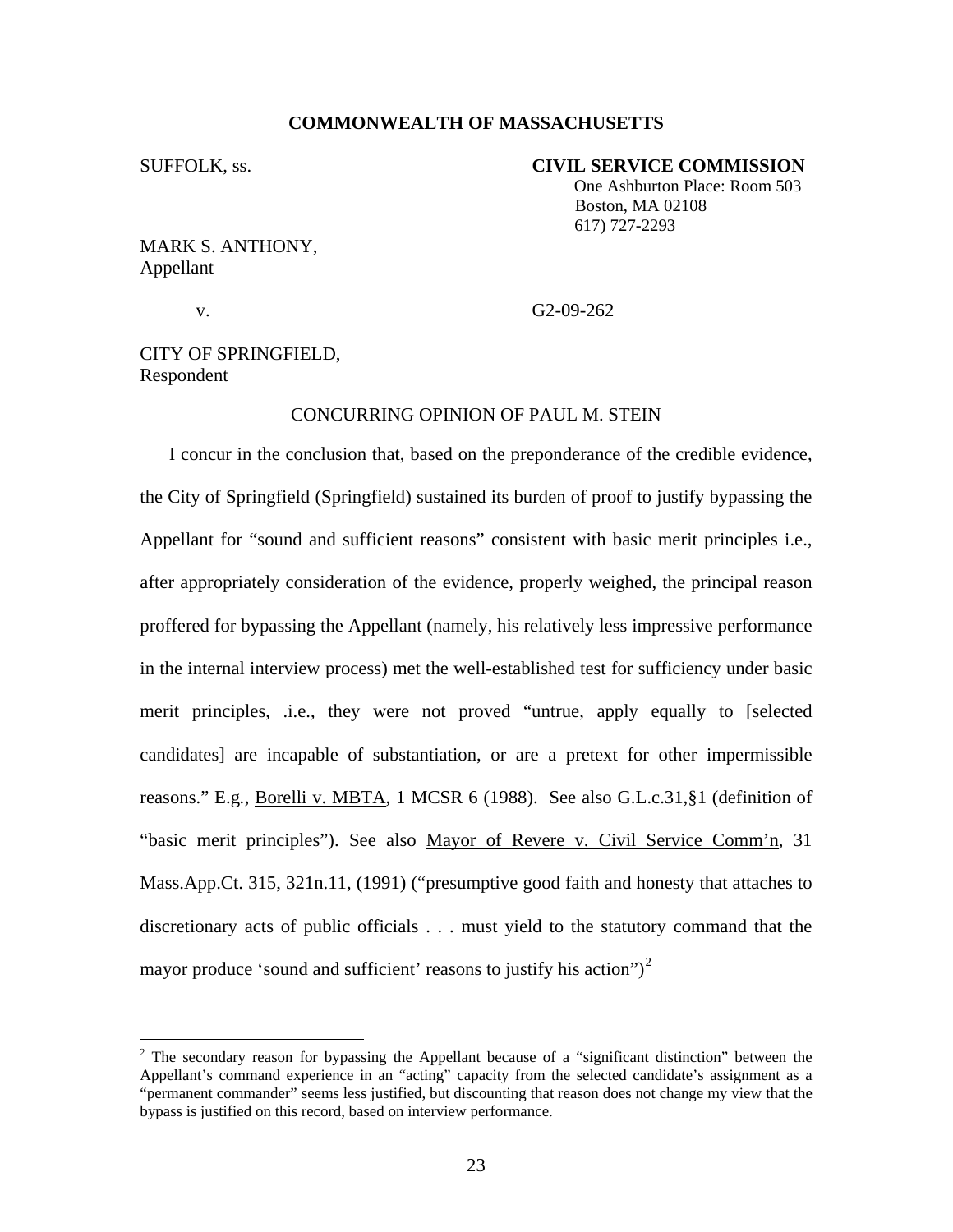I have come to this conclusion after a careful review of the interview process that Springfield used to distinguish among the candidates, all of whom were highlyaccomplished superior officers worthy of promotion to a position of Deputy Chief.

The initial ranking of the candidates based on their Assessment Center performance (which involved both written and oral examination exercises, as well as credit for experience and training) creates, in my view, a standing presumption that candidates will be selected according to their rank ordering based on their scores on the that objective, independently administered examination. See, e.g., Barry v. Town of Lexington, 21 MCSR 589, 597 (2008) citing Sabourin v. Town of Natick, 18 MCSR 79 (2005) ("A civil service test score is the primary tool in determining relative ability, knowledge and skills and in taking a personnel action grounded in basic merit principles.").

However, as the Commission's Decision recognizes, a candidate has no vested right to a civil service appointment solely based on his or her performance on a civil service test (or, in this case, assessment center). Especially in making appointments at the highest level of responsibility – Deputy Police Chief is clearly one such position – Appointing Authorities must have sound discretion to refine and supplement the evaluation of candidates so as to take into appropriate account a community's unique requirements and priorities.

 I do believe, however, that the Commission must be vigilant to ensure that, whenever an Appointing Authority chooses to bypass a candidate based heavily on the relative performance during internal interviews, the interview process be fair and objective, and meets a minimum standard of due process. To the extent that the principle Decision suggests that the interview process is exempt from Commission scrutiny for "indicia of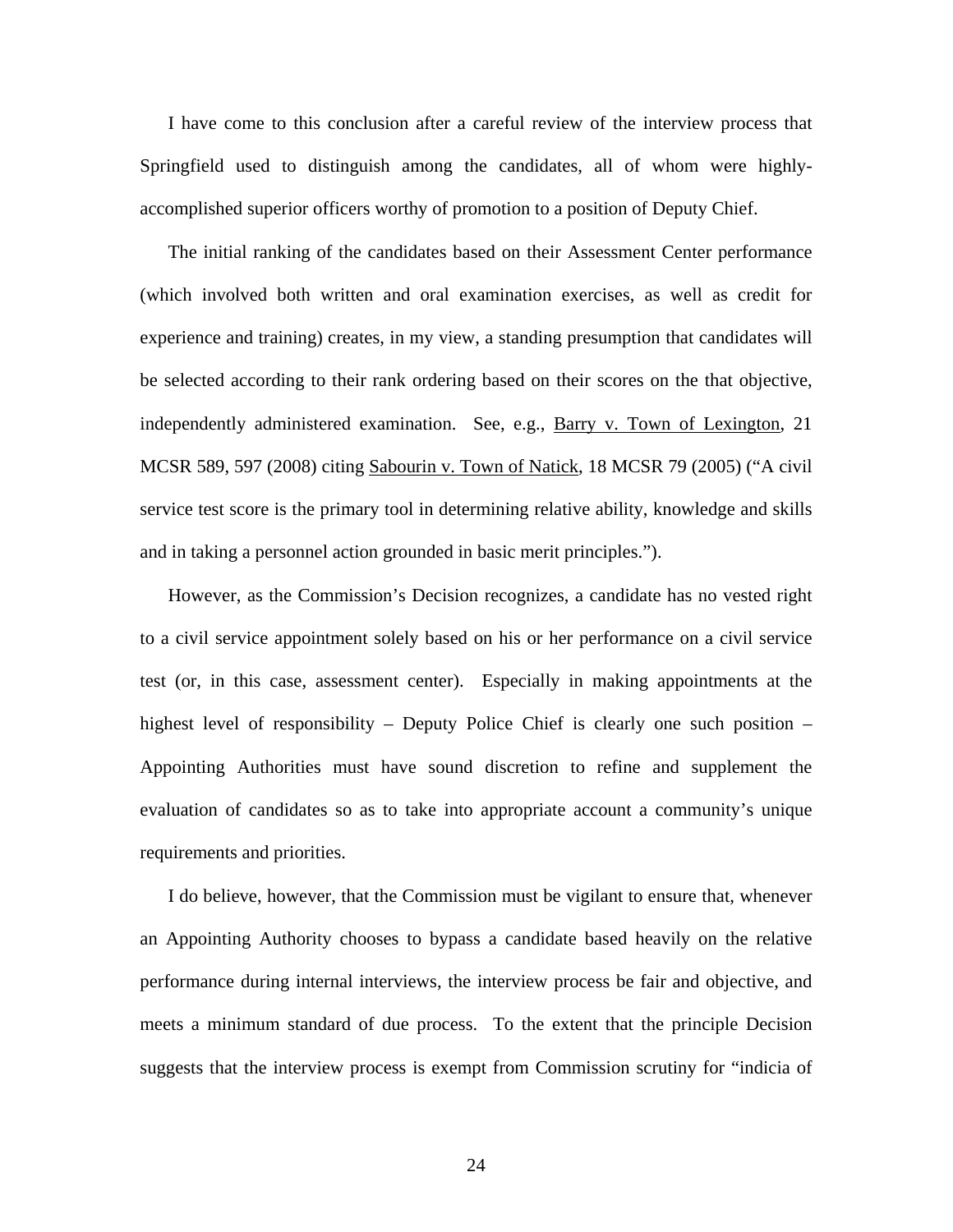objectivity", I do not square that concept with basic merit principles as developed by the Commission's prior decisions and applicable judicial precedent. See, e.g., Tuohey v. Massachusetts Bay Transp. Auth., 19 MCSR 53 (2006) ("An Appointing Authority must proffer objectively legitimate reasons for the bypass") See also Bielawksi v. Personnel Admin'r, 422 Mass. 459, 466 (1996) (rejecting due process challenge to bypass, stating that the statutory scheme requiring approval by HRD, subject to appeal to the Commission, was "sufficient to satisfy due process"); Commissioners of Civil Service v. Municipal Ct., 359 Mass. 211, 214 (1971), *citing* Selectmen of Wakefield v. Judge of First Dist. Ct., 262 Mass. 477, 482 (1928) (the appointing authority must submit "sound and sufficient" reasons that affirmatively justify picking a lower ranked candidate, which must be supported by credible evidence, when weighed by an unprejudiced mind guided by common sense and correct rules of law); City of Cambridge v. Civil Service Comm'n, 43 Mass.App.Ct. 300, 303-305, rev.den., 428 Mass. 1102 (1997) (Commission may not substitute its judgment for a "valid" exercise of appointing authority discretion, but the Civil Service Law "gives the Commission some scope to evaluate the legal basis of the appointing authority's action, even if based on a rational ground."); Mayor of Revere v. Civil Service Comm'n, 31 Mass.App.Ct. 315, 321n.11, 326 (1991) ("presumptive good faith and honesty that attaches to discretionary acts of public officials . . . must yield to the statutory command that the mayor produce 'sound and sufficient' reasons to justify his action has been taken 'consistently with 'basic merit principles' as provided in G.L.c.31,§1, which gives assurances to all civil service employees that they are 'protected from arbitrary and capricious actions' ")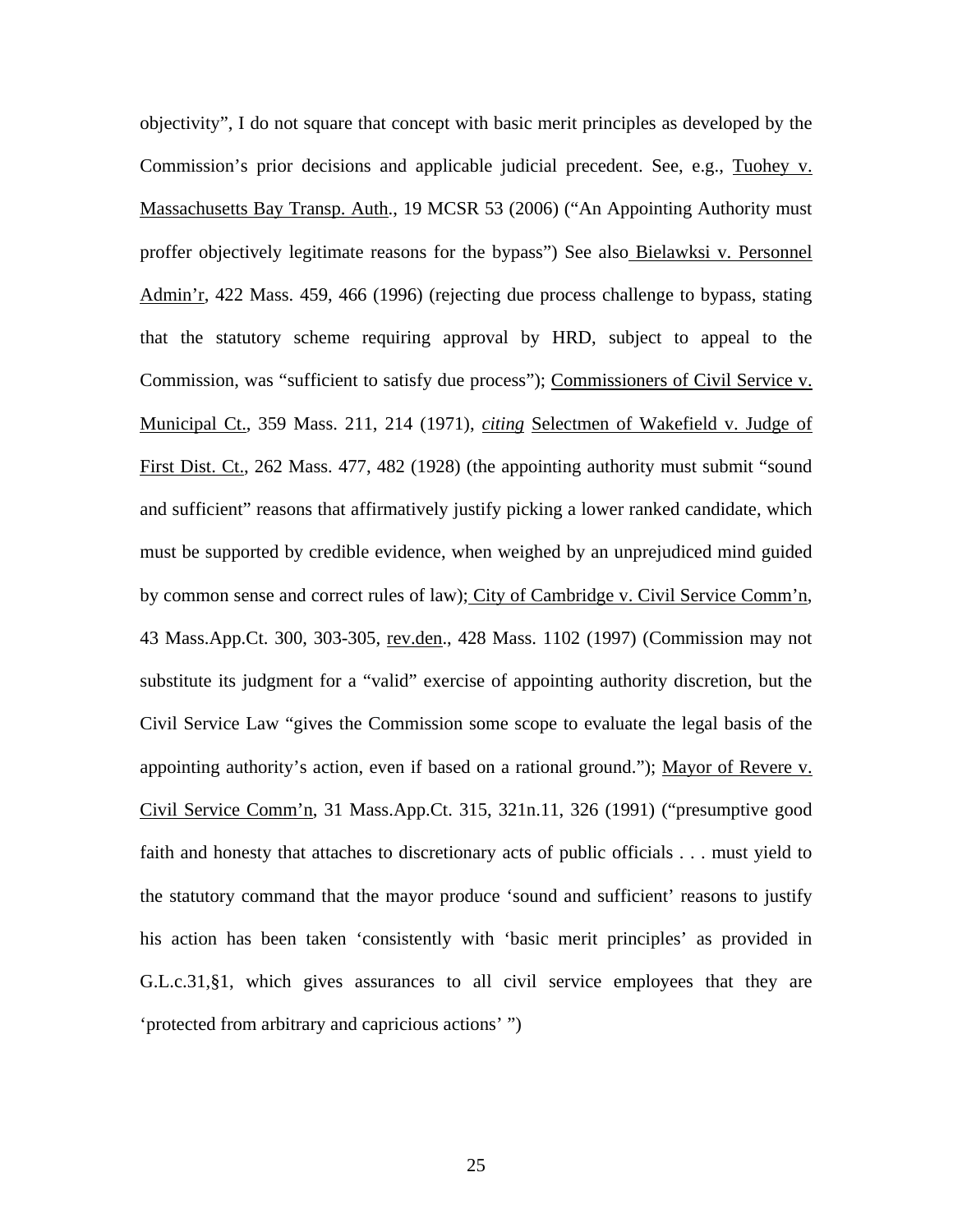As the interview process in this case does have the necessary indicia of objectivity, I am satisfied that the Appointing Authority's unbiased use of the interview results may properly support its bypass decision. Each particular appointment process must be considered on its specific facts. I note several indicia in this case that persuade me to make the requisite finding that, here, the process was both subjectively and objectively fair and impartial.

 First, the interview panel members included the Police Commissioner and the two most senior superior officers under his command; the hearing thoroughly explored the issue as to whether any of these thoroughly experienced officers had any indicia of favoritism or bias against the Appellant, and the hearing commissioner found explicitly to the contrary.

 Second, the interviewers each kept notes and made an independent assessment and numerical ranking of each of the candidates. The notes include many favorable comments about the Appellant by all interviewers, supporting the credibility of the finding that none of the interviewers harbored any subjective bias toward him. While a verbatim record of the interviews would have been preferable, the level of detail and recollection of the interviewers minimized this one shortcoming.

 Third, the use of objective scoring reveals sufficient variability in the scoring that makes it unlikely that the numerical results could have been predetermined. It also shows a consistency across and within the individual interviewers that give the assessments considerable credibility. For example, while all candidates (including the Appellant) received predominantly "good" marks ("4"s), the Appellant received an aggregate of nine "Adequate" answers ("3"s) and two "Fairs" ("2"s); none of the selected candidates